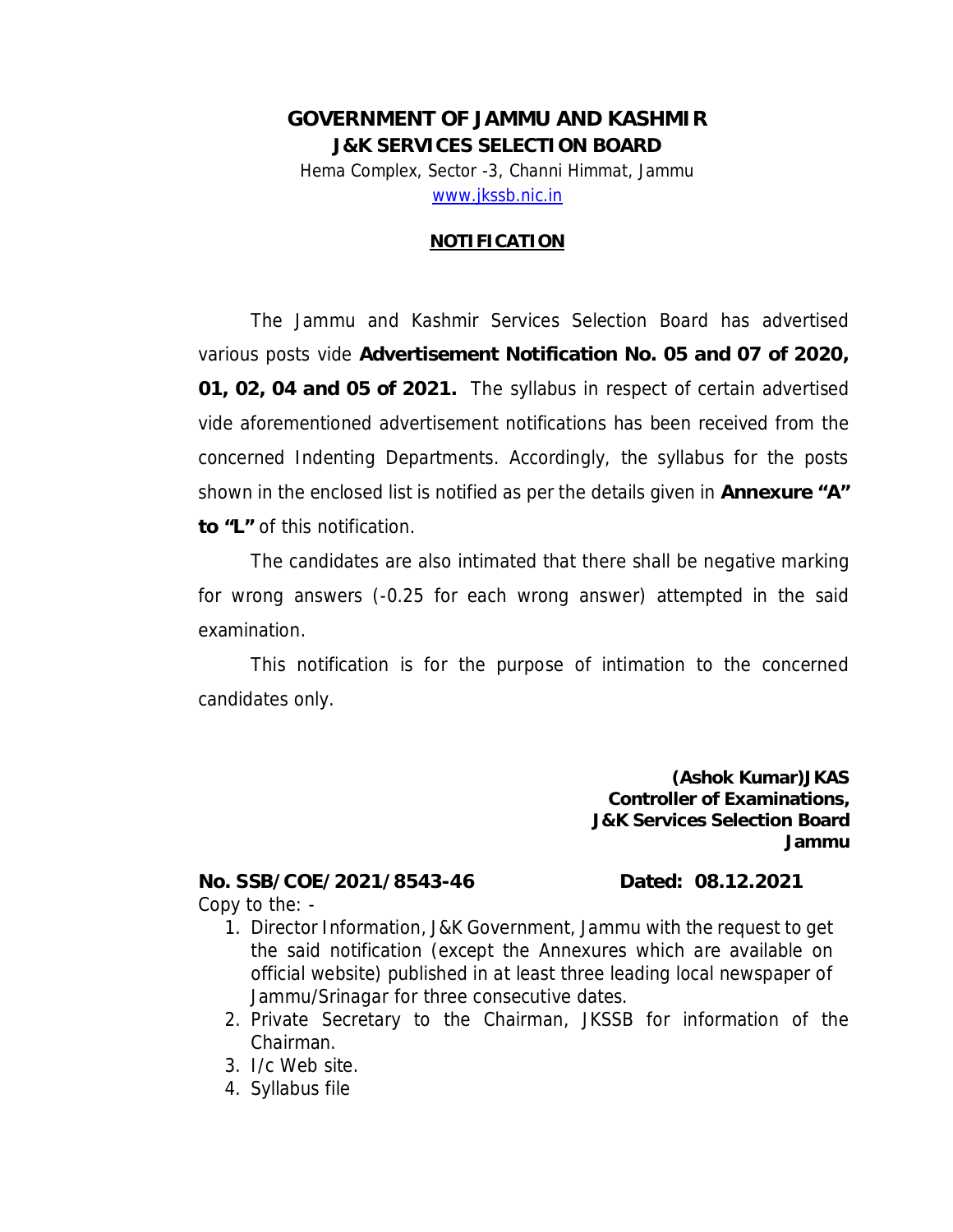| Advt No    | I tem No. | Department                            | Name of the post                 | Cadre of<br>the post | Total          | <b>Final Status</b> |  |
|------------|-----------|---------------------------------------|----------------------------------|----------------------|----------------|---------------------|--|
| 05 of 2021 | 690       | Horticulture                          | Horticulture Technician Grade-IV | Jammu                | 11             |                     |  |
| 05 of 2021 | 691       | Horticulture                          | Horticulture Technician Grade-IV | Samba                | $\overline{7}$ |                     |  |
| 05 of 2021 | 692       | Horticulture                          | Horticulture Technician Grade-IV | Kathua               | 20             |                     |  |
| 05 of 2021 | 693       | Horticulture                          | Horticulture Technician Grade-IV | Udhampur             | 12             |                     |  |
| 05 of 2021 | 694       | Horticulture                          | Horticulture Technician Grade-IV | Reasi                | $\overline{7}$ |                     |  |
| 05 of 2021 | 695       | Horticulture                          | Horticulture Technician Grade-IV | Doda                 | 5              |                     |  |
| 05 of 2021 | 696       | Horticulture                          | Horticulture Technician Grade-IV | Kishtwar             | 9              |                     |  |
| 05 of 2021 | 697       | Horticulture                          | Horticulture Technician Grade-IV | Ramban               | 4              |                     |  |
| 05 of 2021 | 698       | Horticulture                          | Horticulture Technician Grade-IV | Rajouri              | 10             |                     |  |
| 05 of 2021 | 699       | Horticulture                          | Horticulture Technician Grade-IV | Poonch               | 6              | Annexure "A"        |  |
| 05 of 2021 | 700       | Horticulture                          | Horticulture Technician Grade-IV | Srinagar             | 11             |                     |  |
| 05 of 2021 | 701       | Horticulture                          | Horticulture Technician Grade-IV | Ganderbal            | 4              |                     |  |
| 05 of 2021 | 702       | Horticulture                          | Horticulture Technician Grade-IV | Budgam               | 5              |                     |  |
| 05 of 2021 | 703       | Horticulture                          | Horticulture Technician Grade-IV | Anantnag             | 15             |                     |  |
| 05 of 2021 | 704       | Horticulture                          | Horticulture Technician Grade-IV | Pulwama              | 8              |                     |  |
| 05 of 2021 | 705       | Horticulture                          | Horticulture Technician Grade-IV | Kulgam               | 12             |                     |  |
| 05 of 2021 | 706       | Horticulture                          | Horticulture Technician Grade-IV | Baramulla            | 29             |                     |  |
| 05 of 2021 | 707       | Horticulture                          | Horticulture Technician Grade-IV | Kupwara              | 17             |                     |  |
| 05 of 2021 | 708       | Horticulture                          | Horticulture Technician Grade-IV | Bandipora            | 5              |                     |  |
| 05 of 2021 | 709       | Horticulture                          | Horticulture Technician Grade-IV | Shopian              | $\mathbf{1}$   |                     |  |
| 02 of 2021 | 412       | <b>Health &amp; Medical Education</b> | Animal Keeper                    | Div.Jammu            | $\mathbf{1}$   |                     |  |
| 02 of 2021 | 316       | Health & Medical Education            | Plumber                          | Jammu                | 3              |                     |  |
| 02 of 2021 | 333       | <b>Health &amp; Medical Education</b> | Plumber                          | Udhampur             | $\overline{2}$ | Annexure "B"        |  |
| 02 of 2021 | 356       | <b>Health &amp; Medical Education</b> | Plumber                          | Kishtwar             | 1              |                     |  |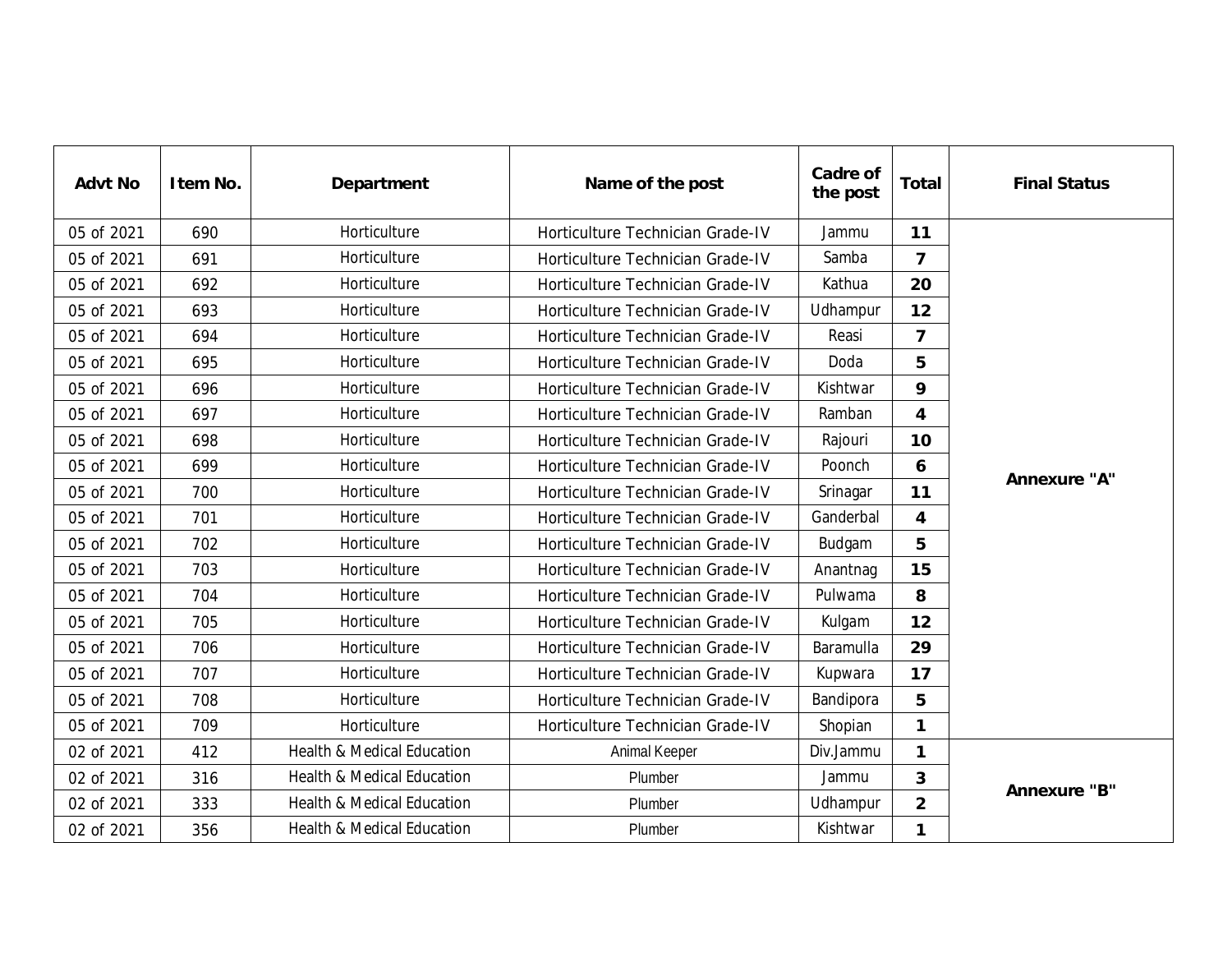| 02 of 2021 | 379 | <b>Health &amp; Medical Education</b>                   | Plumber                          | Rajouri         | $\mathbf{1}$   |              |
|------------|-----|---------------------------------------------------------|----------------------------------|-----------------|----------------|--------------|
| 01 of 2021 | 063 | Horticulture                                            | Senior Horticulture Technician   | Div.<br>Kashmir | 16             | Annexure "C" |
| 01 of 2021 | 025 | Horticulture                                            | Senior Horticulture Technician   | Div.Jammu       | 12             |              |
| 05 of 2021 | 689 | Jal Shakti<br>UT<br>Junior Engineer(Civil)              |                                  | 163             | Annexure "D"   |              |
| 07 of 2020 | 242 | <b>Agriculture Production &amp; Farmer's</b><br>Welfare | Steno Typist                     | Jammu           | $\mathbf{1}$   |              |
| 05 of 2020 | 158 | Law, Justice and Parliamentary<br><b>Affairs</b>        | Urdu Typist                      | UT              | $\mathbf{1}$   |              |
| 05 of 2020 | 157 | Law, Justice and Parliamentary<br><b>Affairs</b>        | Urdu Stenographer                | UT              | $\mathbf{1}$   |              |
| 07 of 2020 | 330 | Skill Development                                       | <b>Urdu Shorthand Instructor</b> | Div.<br>Kashmir | $\mathbf{1}$   | Annexure "E" |
| 05 of 2021 | 710 | Agriculture Production & Farmer's<br>Welfare            | Junior Stenographer              | UT              | $\mathbf{1}$   |              |
| 05 of 2021 | 711 | <b>Agriculture Production &amp; Farmer's</b><br>Welfare | Junior Stenographer              | Div.Jammu       | $\mathbf{1}$   |              |
| 05 of 2021 | 712 | Agriculture Production & Farmer's<br>Welfare            | Junior Stenographer              | Div.Kashmir     | $\mathbf{1}$   |              |
| 05 of 2021 | 713 | Agriculture Production & Farmer's<br>Welfare            | Junior Assistant                 | UT              | $\overline{2}$ |              |
| 05 of 2021 | 714 | <b>Agriculture Production &amp; Farmer's</b><br>Welfare | Junior Assistant                 | Div.Kashmir     | 18             | Annexure "F" |
| 02 of 2021 | 176 | <b>Health &amp; Medical Education</b>                   | Telephone Operator               | Div.Jammu       | $\mathbf{1}$   |              |
| 02 of 2021 | 214 | <b>Health &amp; Medical Education</b>                   | Junior Projectionist             | Div.Kashmir     | $\overline{2}$ |              |
| 07 of 2020 | 244 | Agriculture Production & Farmer's<br>Welfare            | Film Operator                    | Jammu           | $\mathbf{1}$   |              |
| 07 of 2020 | 245 | <b>Agriculture Production &amp; Farmer's</b><br>Welfare | Film Operator                    | Kathua          | $\mathbf{1}$   | Annexure "G" |
| 07 of 2020 | 246 | Agriculture Production & Farmer's<br>Welfare            | Film Operator                    | Doda            | $\mathbf{1}$   |              |
| 07 of 2020 | 295 | Agriculture Production & Farmer's<br>Welfare            | Film Operator                    | Budgam          | 1              |              |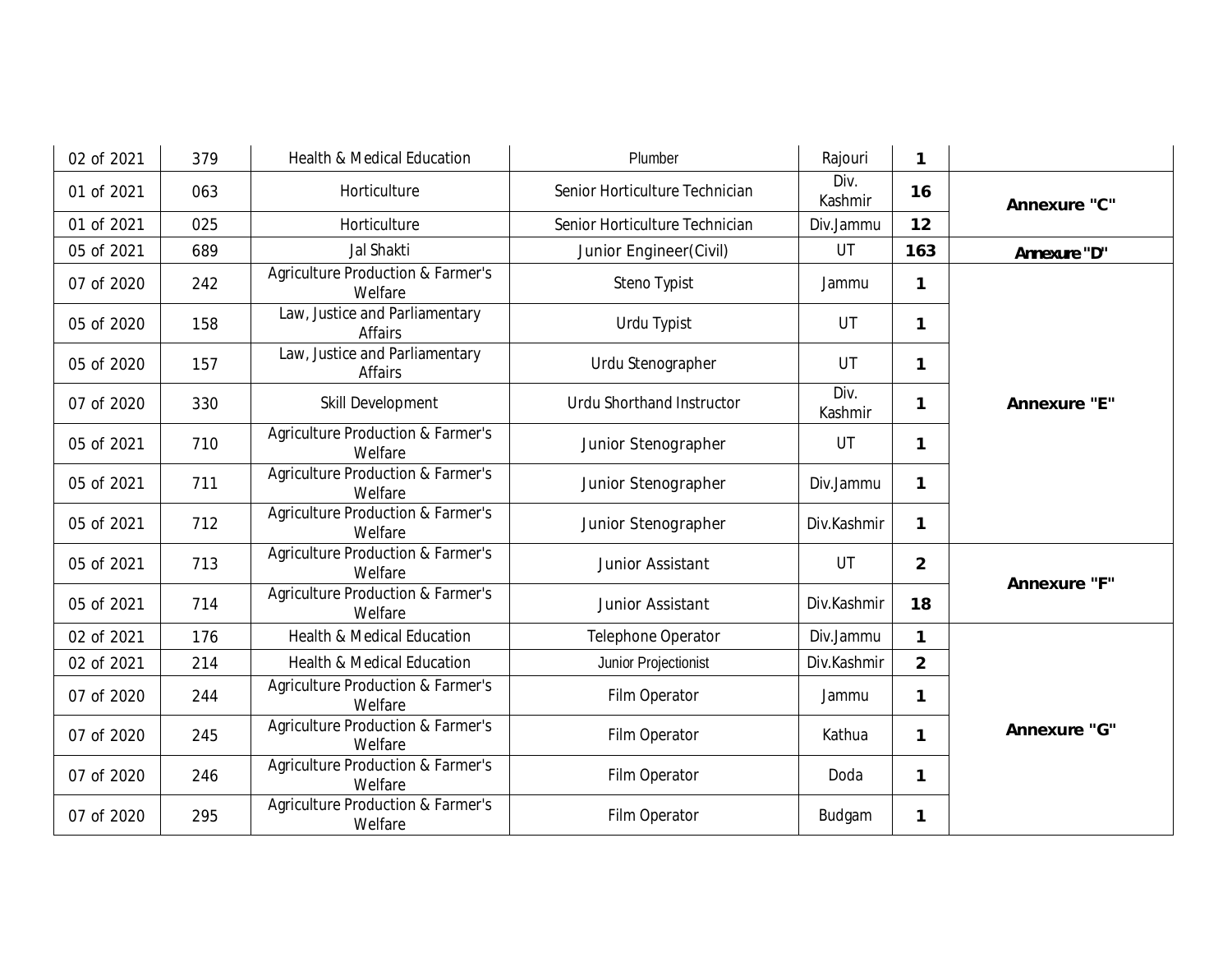| 07 of 2020 | 296 | Agriculture Production & Farmer's<br>Welfare                | Film Operator                                  | 1<br>Kupwara    |              |              |
|------------|-----|-------------------------------------------------------------|------------------------------------------------|-----------------|--------------|--------------|
| 07 of 2020 | 297 | Agriculture Production & Farmer's<br>Welfare                | Film Operator                                  | Baramulla       | 1            |              |
| 07 of 2020 | 298 | Agriculture Production & Farmer's<br>Welfare                | Film Operator                                  | Anantnag        | 1            |              |
| 01 of 2021 | 071 | Horticulture                                                | Cleaner                                        | Div.<br>Kashmir | 1            |              |
| 01 of 2021 | 101 | Horticulture                                                | Cleaner                                        | Baramulla       | 1            |              |
| 02 of 2021 | 309 | <b>Health &amp; Medical Education</b>                       | Screen Technician                              | Div.Jammu       | $\mathbf{1}$ |              |
| 01 of 2021 | 113 | Horticulture                                                | Katib                                          | Div.<br>Kashmir | 1            | Annexure "H" |
| 01 of 2021 | 070 | Horticulture                                                | Cameraman                                      | Div.<br>Kashmir | 1            |              |
| 01 of 2021 | 030 | Horticulture                                                | Assistant Seamerman                            | Div.Jammu       | 1            |              |
| 01 of 2021 | 024 | Horticulture                                                | Cleaner                                        | Div.Jammu       | $\mathbf{1}$ |              |
| 01 of 2021 | 111 | Hospitality & Protocol Department                           | <b>Table Boy</b>                               | Div.<br>Kashmir | 1            |              |
| 05 of 2021 | 721 | Agriculture Production & Farmer's<br>Welfare                | <b>Driver</b>                                  | Div.Kashmir     | 10           | Annexure "I" |
| 05 of 2021 | 722 | <b>Agriculture Production &amp; Farmer's</b><br>Welfare     | <b>Driver</b>                                  | Div.Jammu<br>5  |              |              |
| 04 of 2021 | 657 | Animal /Sheep husbandary and<br><b>Fisheries Department</b> | Deputy Inspector Fisheries/ Equivalent         | Div.Kashmir     | 32           | Annexure "J" |
| 04 of 2021 | 656 | Animal /Sheep husbandary and<br><b>Fisheries Department</b> | Deputy Inspector Fisheries/Equivalent          | Div.Jammu<br>10 |              |              |
| 04 of 2021 | 655 | Animal /Sheep husbandary and<br><b>Fisheries Department</b> | Inspector Fisheries/Farm<br>Manager/Equivalent | UT<br>6         |              | Annexure "K" |
| 05 of 2020 | 127 | Science & Technology                                        | <b>Technical Officer</b>                       | UT              | $\mathbf{1}$ | Annexure "L" |
|            |     |                                                             | <b>Total Posts</b>                             |                 | 506          |              |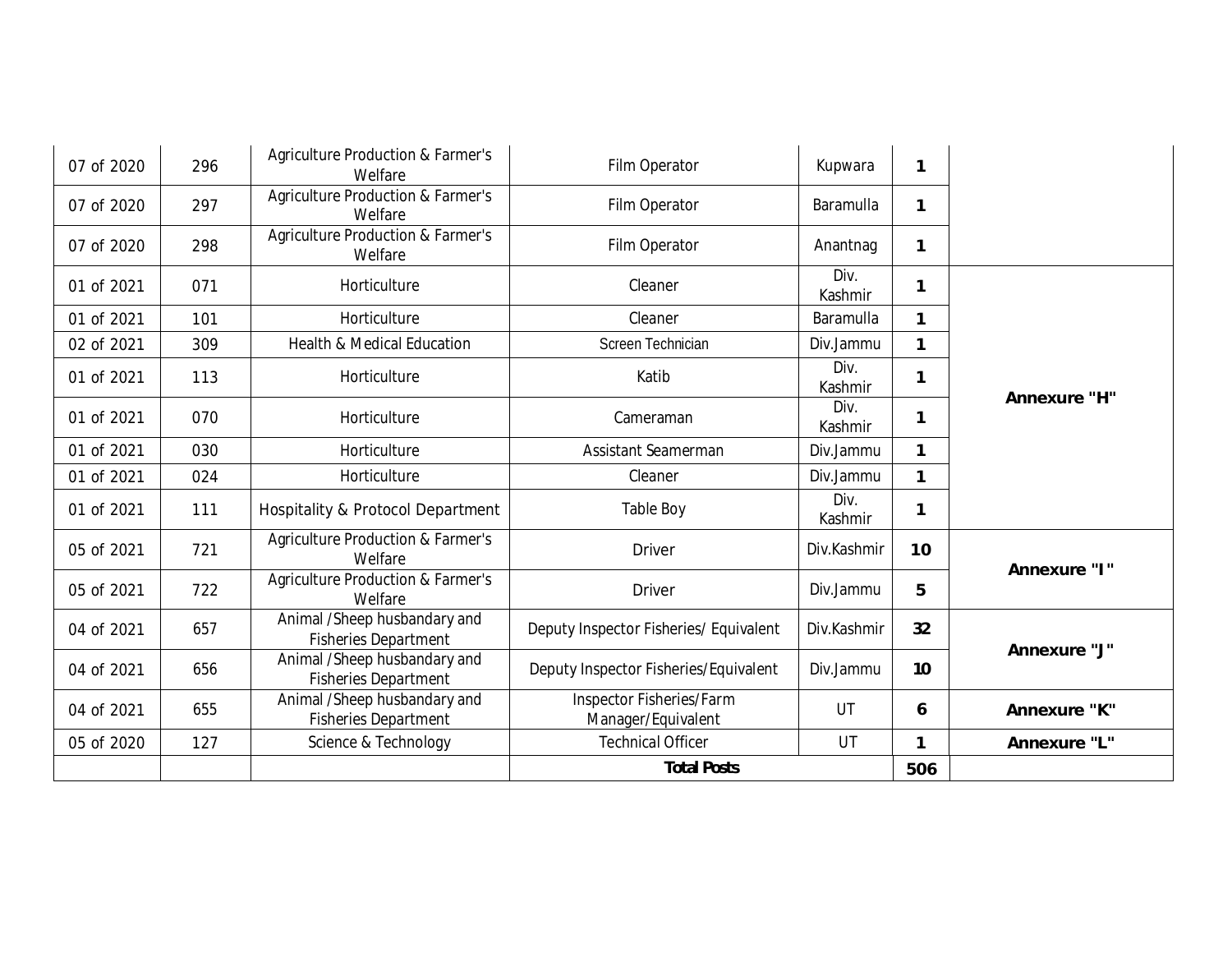### **Annexure "A"**

# **Syllabus for Written test (Objective Type)**

**Marks:-120 Time: - 2.00 Hours** 

### **Soil-General Concept and importance, soil texture (Social Particles): (20 Marks)**

- ¾ Types of Soil- Sandy, Clayey and loam soils and their general properties i.e. water retention, aeration, nutrient status,
- $\triangleright$  Soils organic matter- meaning, sources and importance.
- $\triangleright$  Soil reaction- meaning, acidic and alkaline soils concepts, their effect on plant growth and management.
- ¾ Plant Nutrients- names of essential macro and micro nutrients, important functions of N,P and K, their deficiency symptoms in plants.
- ¾ Manures- definition, different, types and importance (FYM, compost, Green Manure).
- $\triangleright$  Fertilizers- Definition, names of common NPK fertilizers, their nutrient percentage, recommended NPK doses for paddy, maize, sarson, Wheat, Apple and Cherry trees grown in Jammu & Kashmir, their mode and methods of application.
- $\triangleright$  Soil Testing- and its importance.
- ¾ Soil erosion- causes, types of erosion, soil conservation a methods with reference to J&K State.
- ¾ Introductory Botany.
- $\triangleright$  Plant parts, root, leaf, stem, flower and their functions Modified plant parts with functions,
- $\triangleright$  Photosynthesis and Importance.
- ¾ Seed Structure, Importance, Conditions necessary for germination, Minimum Standards for seed certification, Breeder foundation and certified seed.
- $\triangleright$  Self and cross- Pollination.
- $\triangleright$  Elementary studies of following plant families of economic importance.
	- Graminance (Padey and Maize)
	- **Rosacae (Apple)**
	- **Solanacea (Tomato)**
	- Cucurbitaceae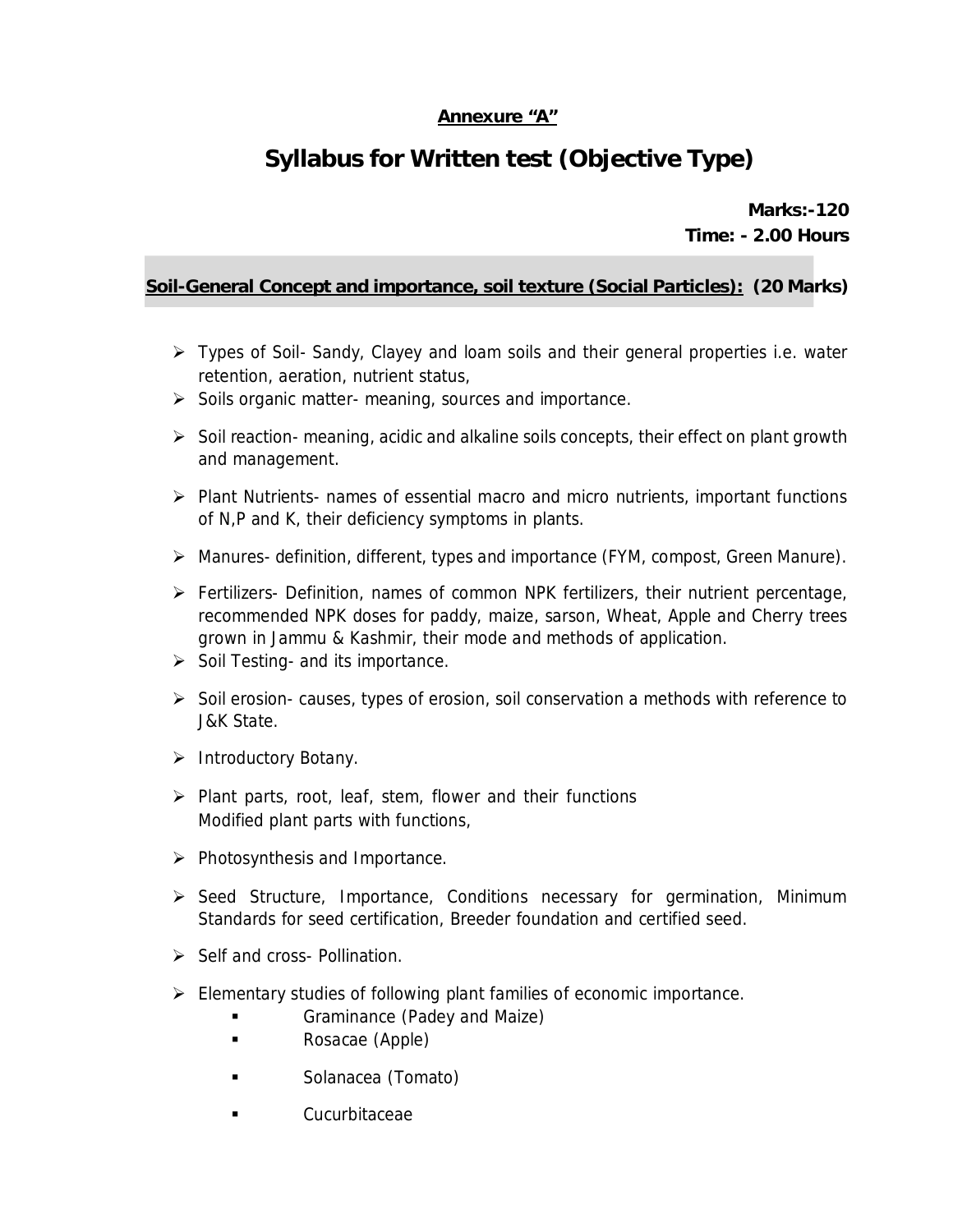- (Bottlegourd)
- **Example 2** Leguminacca (Pea)

### **Plant protection fundamentals: (20 Marks)**

- $\triangleright$  Definition of disease and their causes
- $\triangleright$  Symptomology (leaf spot, wilt, blight, mildew, scab etc.) Different management Methods
- ¾ Fungicides: Definitions, types, formulations, names of common fungicides used in Jammu & Kashmir; care in handling.
- $\triangleright$  Plant protection equipment, spraying and dusting machines, their working, calibration and maintenance,
- ¾ Definition of insect pest, general morphology of insect Different insect pest viz, borera, bug, gesed, their
- $\triangleright$  Economic threshold values
- ¾ Insecticides, definition, types. Formulation, names of common insecticides used in Kashmir, cadre in handling.
- $\triangleright$  Insect pest management methods. Extension Education
	- Agri. Extension Education Definition and Importance. Principles, Objectives.
	- Qualities and role of Extension Worker
	- **Extension teaching Methods; Classification, approaches i.e.,** individuals, Group, Mass, discussions, pamphlets, bulletins, charts, diagrams, exhibitions, campaigns, Kissan mela.
	- Brief description of IRDP, SFDA, IAQP, NAEP, KVK with social reference to
	- **J&K STATE**
	- Farm Planning
	- **Village Panchayat and its functions**
	- **Collections of socio- Economic data; kind of schedules**

#### **Nursery Management and propagation 20 Marks**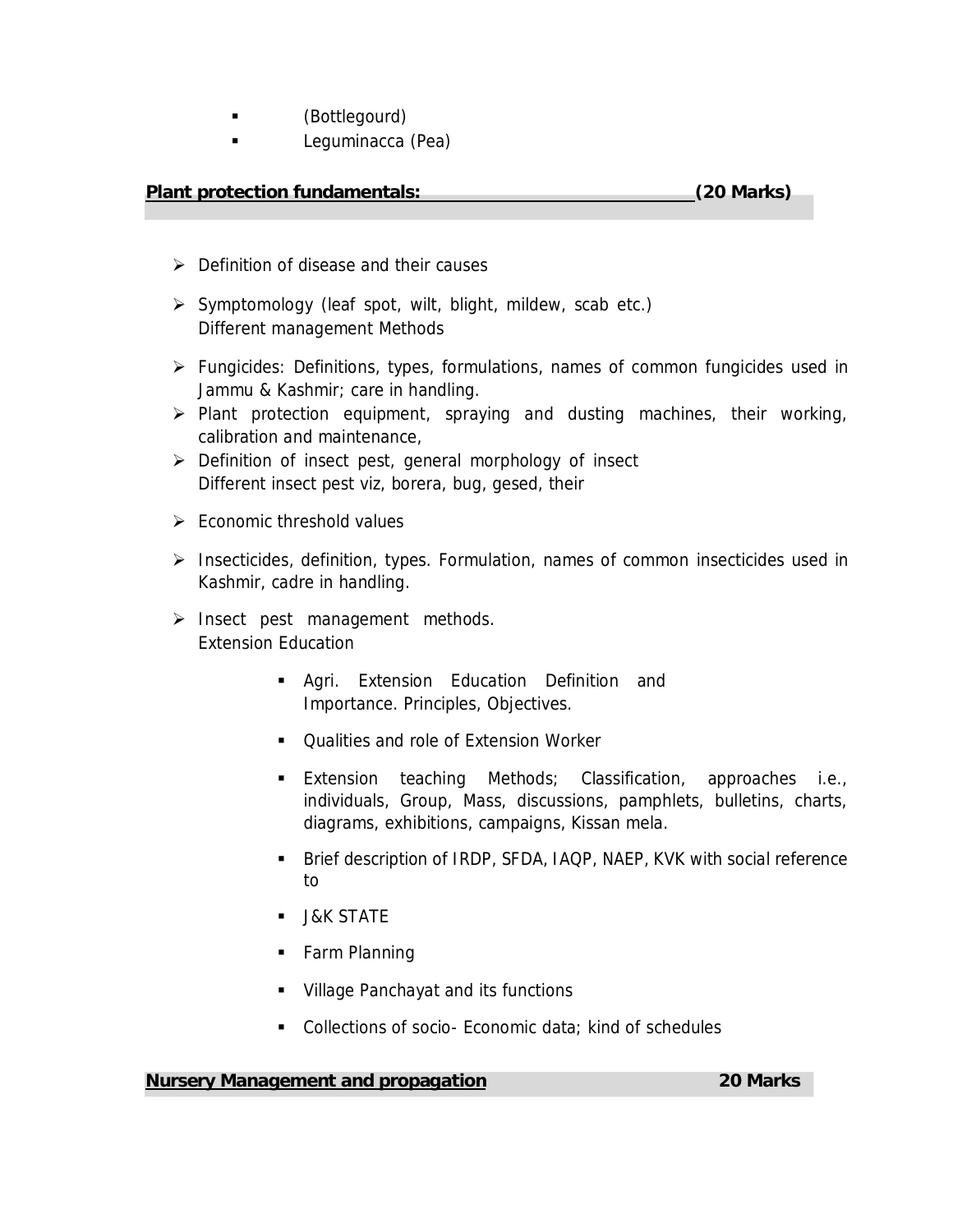- ¾ Location, Soil, fencing, nearness to water source, layout of seed bed, nursery bed, stool bed, stratification.
- $\triangleright$  Building nursery store and workshop, Store and workshop, tools and implements. Maintenance of nursery.
- $\triangleright$  Selection of mother plant for bud wood, root stock. Budding, grafting, layering
- $\triangleright$  Fruit production
- ¾ Selection of Orchard site. Layout of Orchard.
- ¾ Orchard floor Management Planting, Training, Pruning.
- $\triangleright$  Cultural Practices including irrigation.
- ¾ Cultivation of Apple, Pear, Cherry, Plum, Grapes, Almond, Walnut, Strawberry, Mango and Guava Under following headings;
- ¾ Soil, Commercial varieties, pacing, fertilizers, irrigation, harvesting, yield.

#### **Orchard Diseases 20 Marks**

 $\triangleright$  Major diseases, Symptoms, damaging stage and control measures of;

- ¾ Apple and pear viz; Scab, Leaf Spot, Mildew Canker. Viz; Stone fruits ( Peach, Plum, Apricot, Cherry, Almond) viz Blight and leaf pots.
- $\triangleright$  Walnut viz: Mistletoe etc
- ¾ Grapes viz; Anthrocnose, Mildews. Plants protection –(B)
- ¾ Major Insect Pests, damaging stage, Symptoms and control measures with respect to following fruit plants (under Jammu and Kashmir Conditions);
- ¾ Apple and Pear viz; Sanjose Scale, Borer, Leaf Minor, Aphids mites, Caterpillars.
- ¾ Stone fruits (Peach, Plum, Cherry, Almond, Walnuts) viz; Leaf curing aphids, Chaffer beetle etc.
- $\triangleright$  Pomegranate viz; Anar butter fly.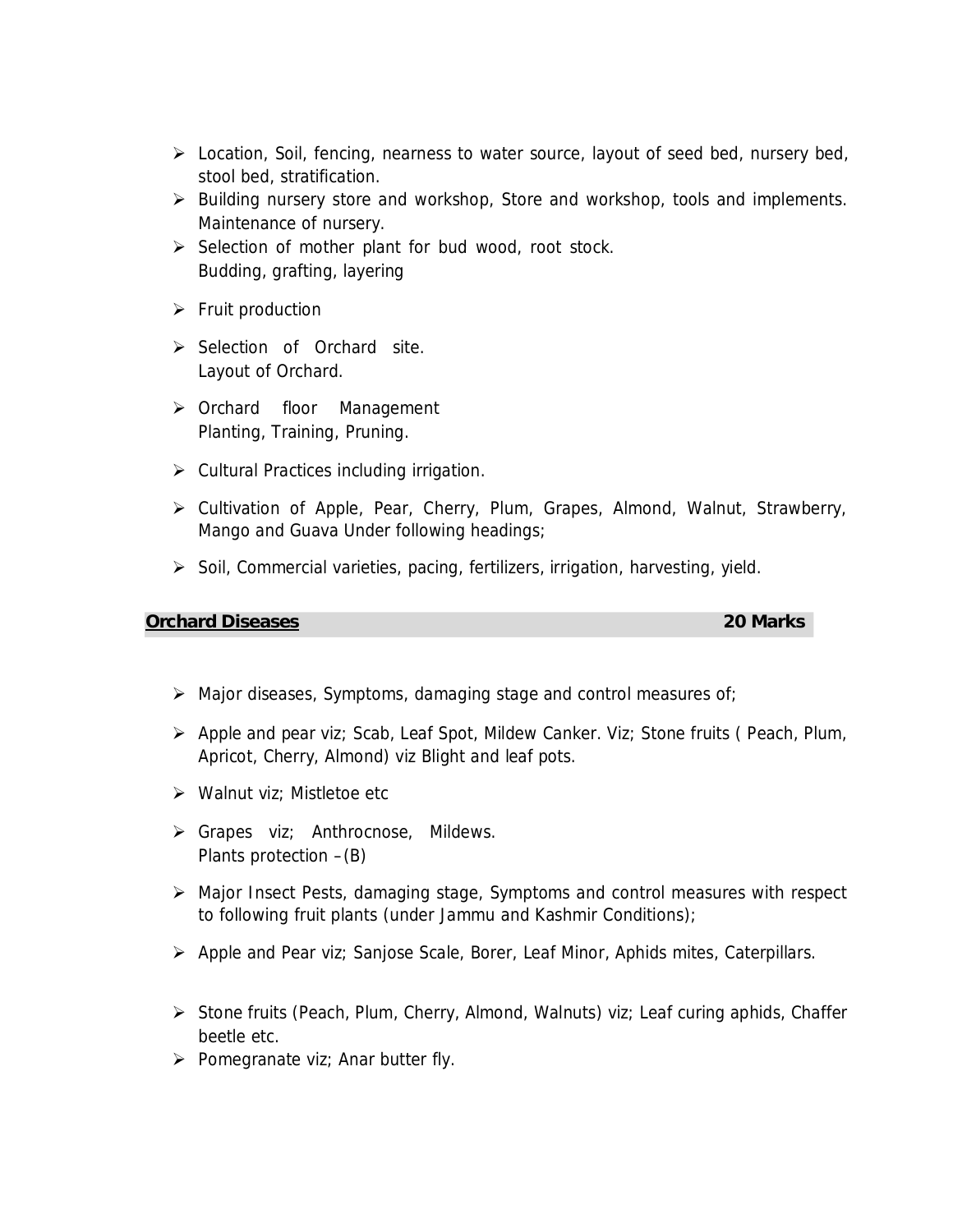$\triangleright$  Introduction to the subject of postharvest technology; nature and extent of postharvest losses in fruits; Factors responsible for post harvest loss. Factors affecting rate of respiration and transpirations; ripening of fruits, Quality attributes of fruits.

**Fruit Handling and Storage 20 Marks** 

¾ Harvesting techniques of fruits, criteria for harvest maturity of fruits, principle and techniques of pre-cooling, advantages of scientific grading; grade standards for apple, advantages of fruit packing; use of various packing materials; principles of refrigerated and controlled atmosphere storage of fruits, transportation of fruits and its problems; Marketing channels of apples.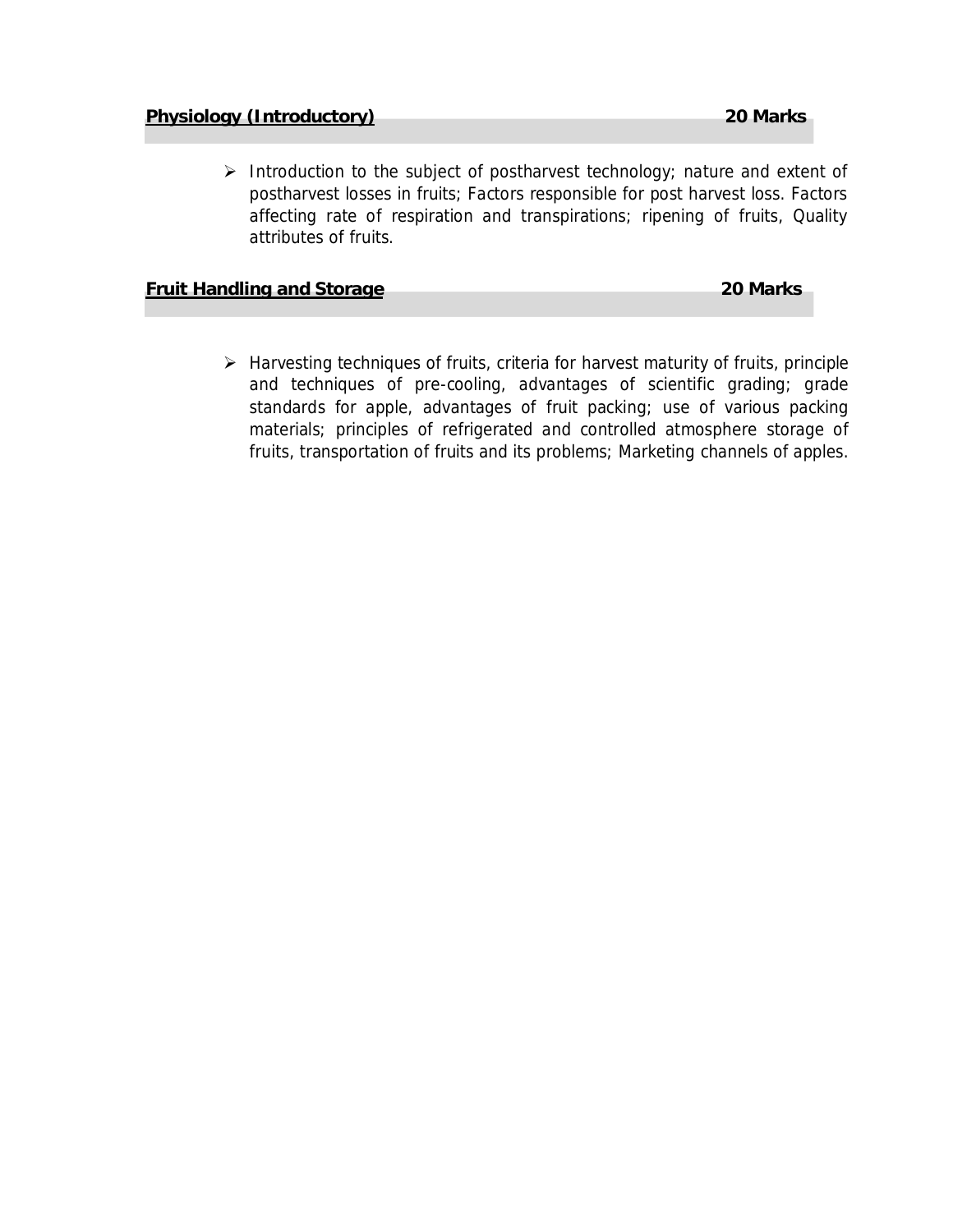#### **Annexure "B"**

**Syllabus for Written test (Objective Type)**

**Time: 02.00 Hrs. Marks: 120** 

### **1. English**

- a) Nouns and its kinds
- b) Parts of Speech
- c) Masculine/feminine (Gender)
- d) Number (20 Marks)

- **2. Science** 
	- a) Micro-organism (useful and harmful micro-organism)
	- b) Coal and Petroleum origin and uses.
	- c) Reproduction in Animals (Elementary Knowledge)
	- d) Matter and its States
	- e) Force and Pressure.
	- f) Motion- Elementary Knowledge.
	- g) Stars and Solar System.
	- h) Pollution of Air and Water.
	- i) Carbon and its allotropic forms.
	-

#### **3. History**

- a) Indian Freedom Struggle after the revolt of 1857.
- b) Gandhiji era of Freedom Struggle.
- c) Moderater and Extremists.
- d) Reform Moments. (30 Marks)

### **4. Geography**

- a) Natural Resources
- b) Demographic Profile of Jammu and Kashmir State.
- c) Population of India as per 2011 Census.
- d) Wildlife National Parks and Sanctuaries in Jammu and Kashmir.
- e) Hydroelectric Potential of Hydroelectric Power Houses in Jammu and Kashmir. (25 Marks)
- **5. Mathematics** 
	- a) Rational Numbers
	- b) Linear Equation in one Variable

j) Light (30 Marks)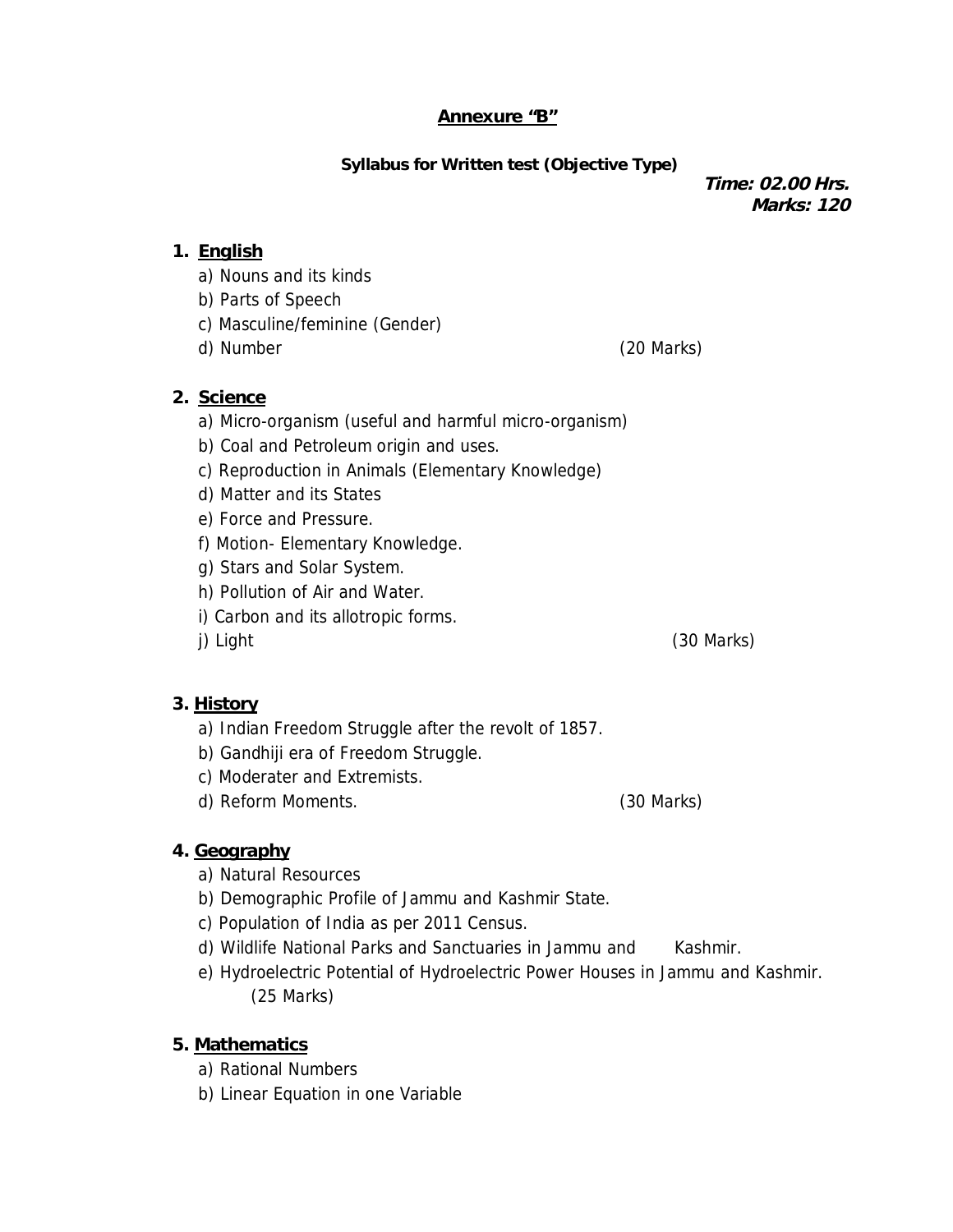- c) Squares and Square roots.
- d) Cubes and cube roots.
- (30 Marks) e) Simple Algebraic Identities.

\*\*\*\*\*\*\*\*\*\*\*\*\*\*\*\*\*\*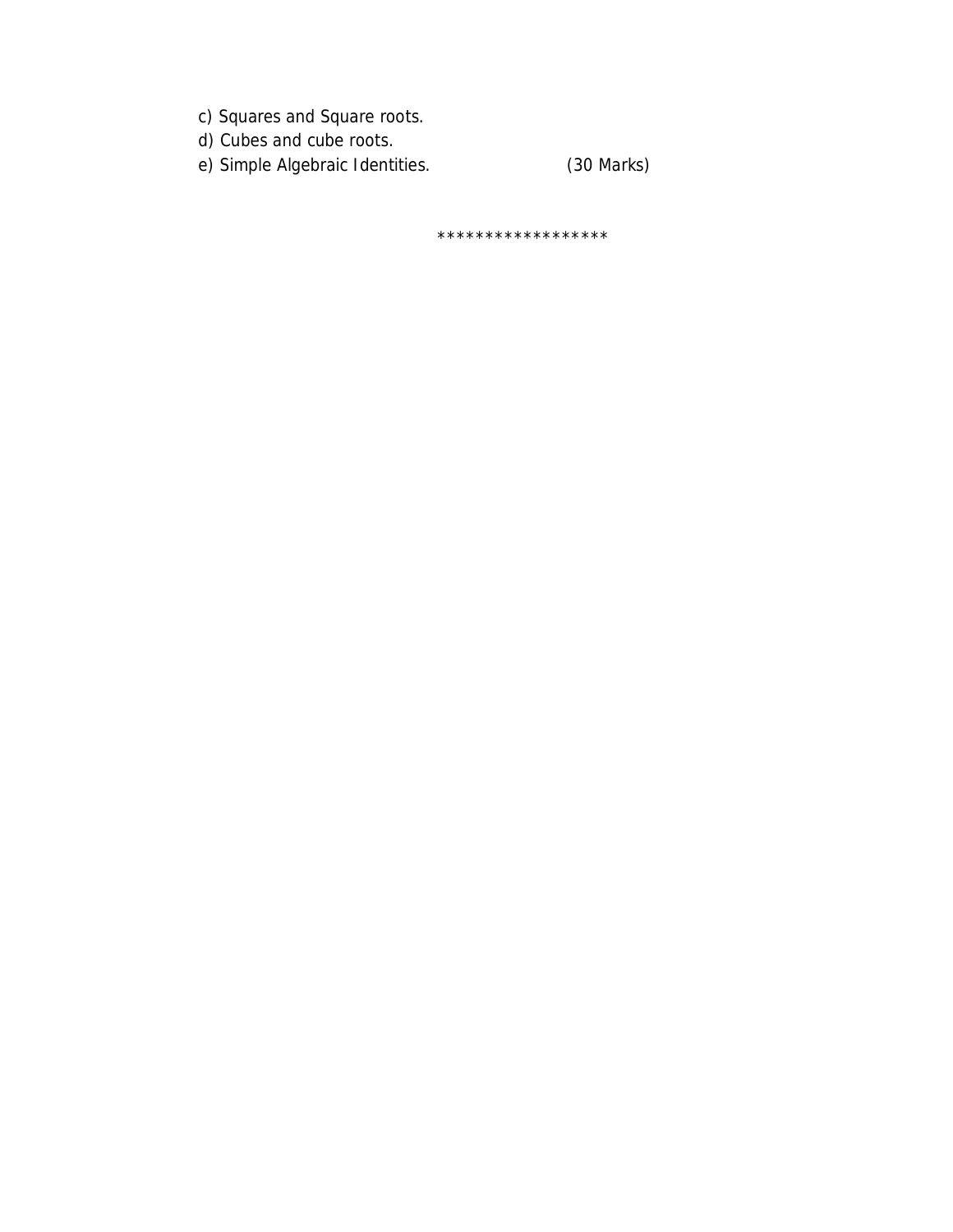#### **Annexure "C"**

## **Syllabus for Written test (Objective Type)**

**Marks:-120 Time: - 2.00 Hours** 

#### **Section – I** Marks: 30

#### **Fruit Science**

Economic importance and classification of horticultural crops, nursery management practices, planting and layout, management of orchards, planting systems and planting densities, nursery techniques and their management. Principles and methods of pruning and training of fruit crops, types and use of growth regulators in horticulture, water management, weed management, fertility management in horticultural crops, intercropping, multi-tier cropping, mulching, bearing habits, factors influencing the fruitfulness and unfruitfulness. Rejuvenation of old orchards, top working, frame working, principles of organic farming.

Need and potentialities for plant multiplication, sexual and asexual methods of propagation, advantages and disadvantages. Seed dormancy (scarification & stratification) internal and external factors. Propagation Structures: Mist chamber humidifiers, greenhouses, glasshouses, cold frames, hot beds, poly-houses, nursery (tools, and implements), uses of growth regulators in seed and vegetative propagation, methods and techniques of cutting, layering, grafting and budding; physiological & bio chemical basis of rooting, factors influencing rooting of cuttings and layering, selection and maintenance of mother trees, collection of scion wood stick, scion-stock relationship, and their influences, Nursery registration act.

Horticultural zones of India, production and export potential, varieties, climate and soil requirements, propagation techniques, planting density and systems, after care, training and pruning. Management of water, nutrient and weeds, special horticultural techniques including plant growth regulators, their solution preparation and use in commercial orchards. harvest indices, harvesting methods, of the following crops. Mango, banana, grapes, citrus, papaya, guava, litchi, loquat. Bearing in mango and citrus, , causes and control measures of special production problems, alternate and irregular bearing overcome,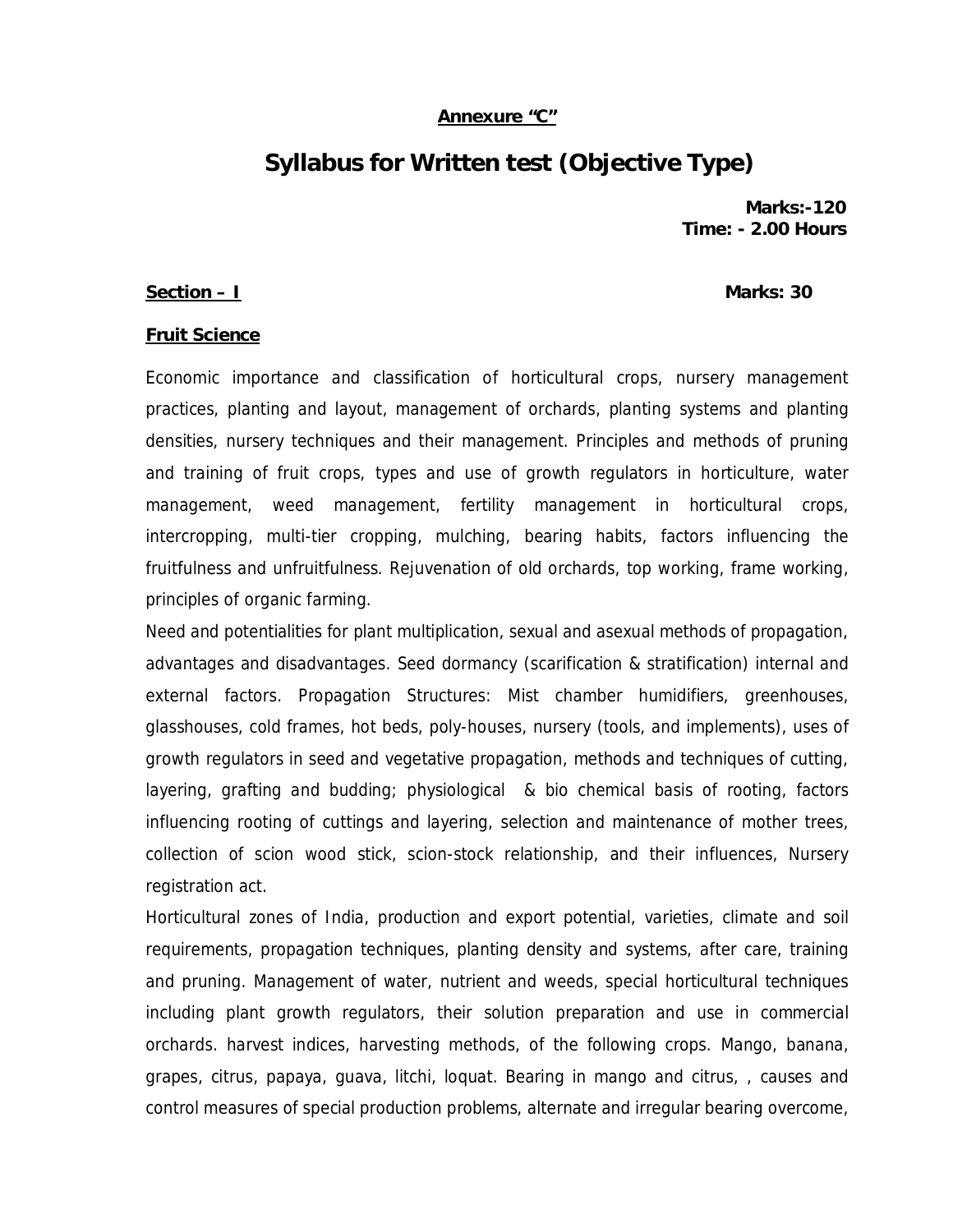control measures. Rainfed horticulture, importance and scope of arid and sermi-arid zones of India. Characters and special adaptation of crops: ber , pomegranate, fig.

Classification of temperate fruits, detailed study of areas, production, varieties, climate and soil requirements, propagation, planting density, cropping systems, after care training and pruning , self incompatibility and pollinizers, use of growth regulators, nutrient and weed management, harvesting, of apple, pear, peach, apricot, cherry, strawberry, kiwi, almond, walnut chest nut. Replant problem, rejuvenation and special production problems like premature leaf fall, physiological disorders.

Orchard management, importance, objectives, clean cultivation, sod culture, Sod mulch, herbicides and inorganic and organic mulches, competitive and complimentary effect of root and shoot, systems of irrigation.

**Section – II** Marks: 20

**Vegetable Science** 

- Classification of vegetable crops.
- Economic and medicinal importance and nutritive value.
- Area and production, exports and imports.
- Description of varieties and hybrids.
- Types of vegetable gardens, kitchen garden; principles of planning and layout.
- Nursery management practices.
- Soil and climate, nutrition, seed rate, preparation of field, transplanting, planting for directly sown/transplanted vegetable crops, spacing, planting systems, water and weed management; nutrient management and deficiencies, physiological disorders and their corrective measures, use of chemicals and growth regulators, harvest, yield, postharvest handling and storage and marketing and seed production of Tomato, Brinjal, Chilli, Sweet pepper, Potato, Beans, Okra, Bottle gourd, Cucumber, Bitter gourd, Squash, Kale, Cabbage, Cauliflower, Knol-khol, Sprouting broccoli, Lettuce, Garlic, Onion, Leek, Radish, Carrot, Turnip, Beet root, Peas, Broad beans, Cowpea, Spinach, Fenugreek, Fennel and Coriander.
- Factors affecting production and productivity of vegetables.
- Cropping systems.
- Raising of vegetable crops organically.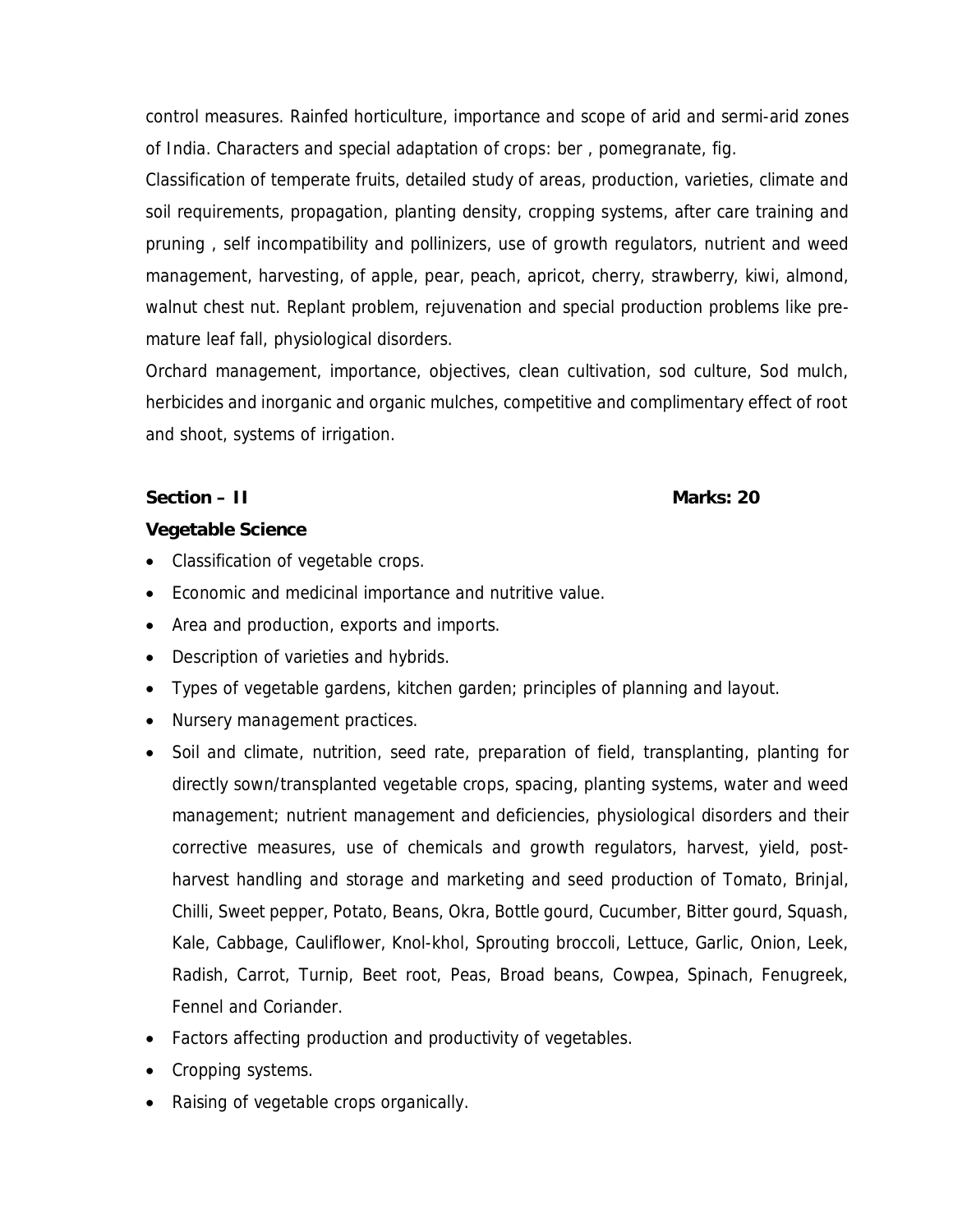- Nutrient management through the use of organic manures, vermicomposting, green manuring, biofertilizers.
- Disease and pest management organically.
- Types of protected structures.
- Cultivation of vegetable crops under green houses.
- Important diseases and pests of vegetable crops.
- Integrated disease management in vegetable crops
- Integrated insect-pest management in vegetable crops
- History and scope of vegetable seed industry.
- Principles of vegetable seed production.
- Methods of vegetable seed production.

**Section – III** Marks: 15

#### **Floriculture and Landscaping**

Principles and elements of landscape design, plant material for maintaning flowering calendar in landscaping, symbols, Landscape and Landscaping with basic principles and basic components, walk-paths, bridges, constructed features etc in landscaping.

Scope and importance of commercial floriculture in India, production techniques of ornamental plants like rose, tulip, Narcissus (Daffodils), Lilium, chrysanthemum, orchid, carnation, gladiolus, tuberose, anthurium, marigold and Gerbera for domestic and export market, growing of flowers under protected environments such as glass house, plastic house etc. Soilless cultivation or hydroponics and its implementation in floriculture.Post harvest management of cut flowers (Pulsing, pre cooling, recut of stem, packaging, storage etc), Flower dehydration techniques for different flower crops.

History, scope of gardening, aesthetic values, Gardens in India, types of gardens, landscaping, historical background, Definition: Floriculture industry, importance, area and production, industrial importance in India. Special types of gardens (bog garden, sunken garden, terrace garden, rock garden, bottle garden, water garden, Childrens garden, roof garden), formal, informal and free style gardens, Mugal garden, Japanses garden, English garden, ornamental trees, shrubs, herbaceous perennials, climbers,creepers, palms, ferns,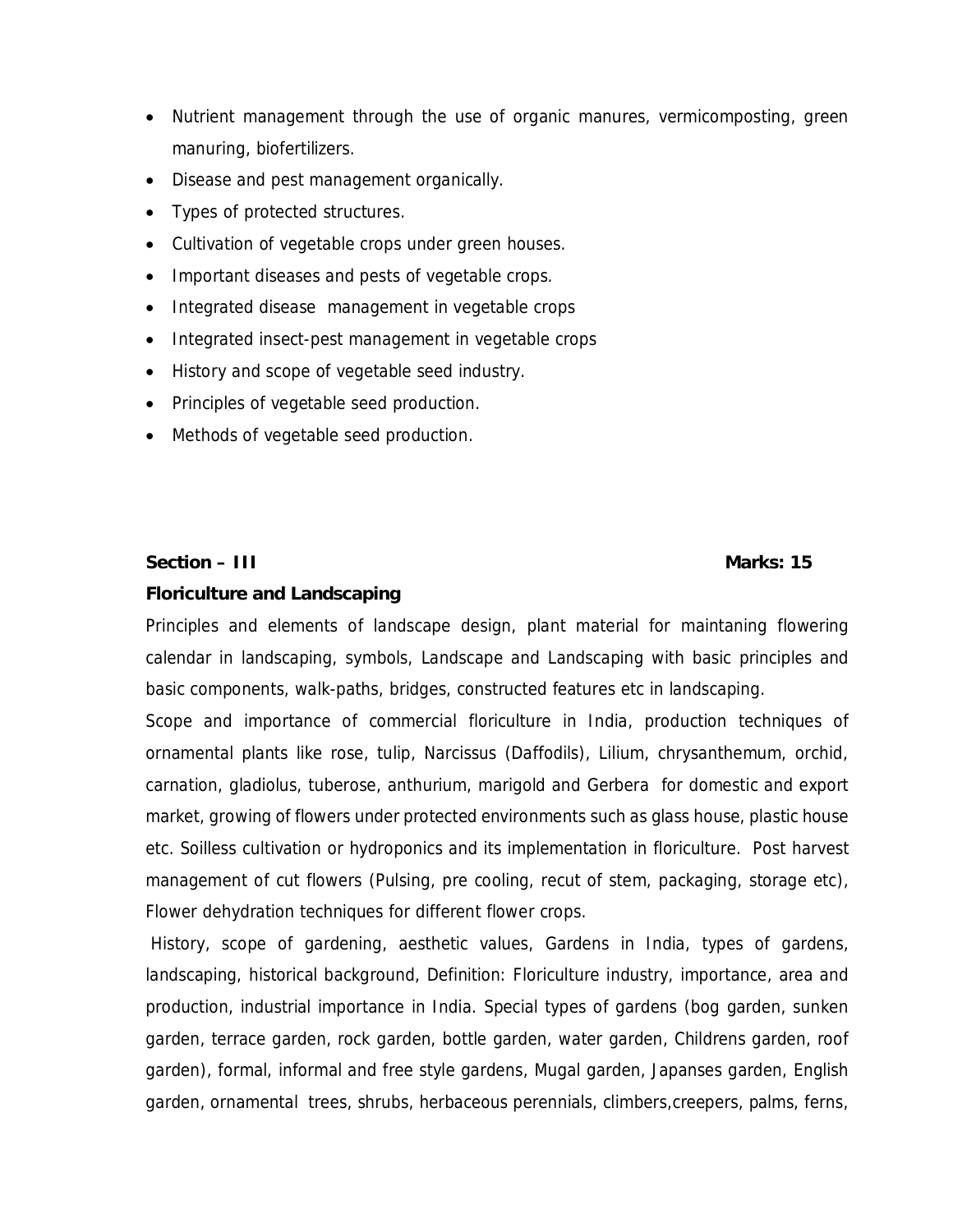grasses and cacti succulents for home gardening and landscaping along with different methods of Progagation. Flower arrangement, Bio-aesthetic planning, round country planning, urban planning and planting avenues, schools, villages, beautifying railway stations, dam sites, hydroelectric stations, colonies, river banks, Culture of bonsai. Different methods for turf making including dibbling, turfing, astro turfing, sodding etc. Important grasses for lawns with special features.

 Seed production techniques in ornamental annuals, Prospects of seed production in Kashmir.

Scope ,Constraints , Agro climatic zones, Selection of Variety, Maintaining Genetic Purity of flower seeds, Production module for seed production in different annual Crops, Summer season annuals and winter seasonals, Botanical description : Common name, Botanical name, local name, family, Origin, pollination type. Nursery raising, Sowing time and Transplanting Isolation distance, Intercultural operations, Rouging, weed Control, Irrigation, Nutrition, Pinching, Staking, Plant protection, Harvesting: Hand Picking, Shattering, yield, Post harvest management, Seed treatment, Packaging and Seed Storage in *D. caryophyllus*, D. barabatus, Lathyrus odoratus, Lupinus sp. and Impatiens balsamina, Antirrhinum sp., Godetia sp., Linaria sp., Lobelia sp., Petunia sp., Phlox sp., Salvia splendens, Verbena sp. and Viola tricolor., Althea rosea, Alyssum sp., Calendula sp., Celosia plumosa, Centaura sp., Chrysamthemum sp., Clarkia sp., Cosmos sp., Coreopsis sp., Gaidardia sp., Gomphrena sp., Helianthus sp., Helichrysum sp., Iberis sp., Impatiens sp. and Zinnia sp.

#### **Section – IV** Marks: 15

#### **Natural Resource Management (NRM)**

Introduction to soil fertility and productivity- factors affecting. Essential plant nutrient elements- functions. Salt affected soils - characteristics and management. Role of microorganisms in organic matter- decomposition. Integrated plant nutrient management. Critical limits of plant nutrient elements and hunger signs. luxury consumption, nutrient interactions, deficiency symptoms,

Water resources of J&K . Importance and consumptive use of water. Available and unavailable soil moisture. Water budgeting. Rooting characteristics and moisture extraction pattern. Water requirement of horticultural crops -lysimeter studies, use of pan evaporimeter. Critical stages of crop growth for irrigation. Irrigation scheduling, different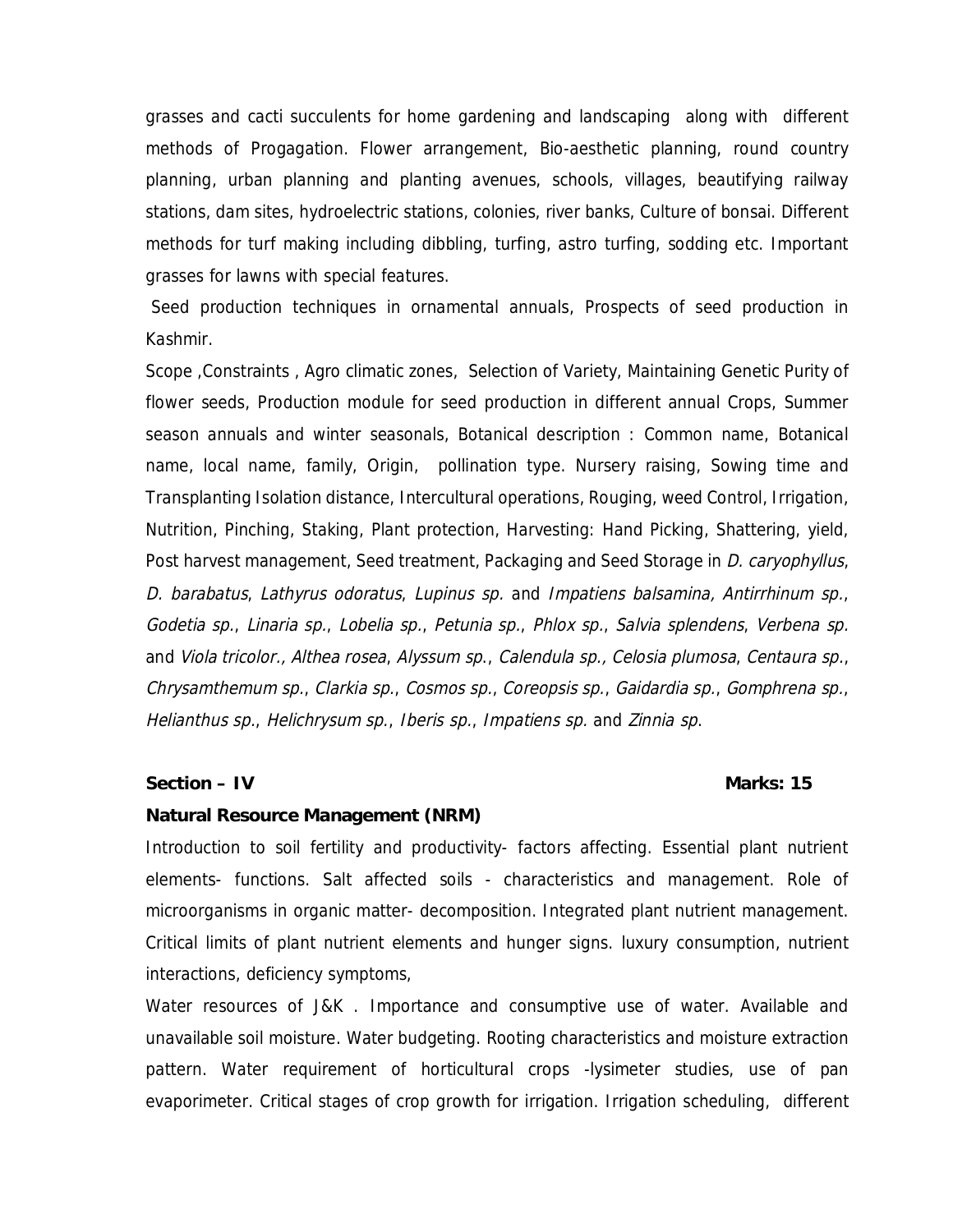approaches. Methods of irrigation - surface and sub-surface pressurized methods viz., sprinkler and drip irrigation, their suitability, merits and limitations, fertigation. Irrigation management practices for different soils and crops.

Methods of soil and plant sampling and processing for analysis. Soil structure and aggregate analysis. concepts of soil moisture estimation. Methods of estimation of redox potential. Soil fertility evaluation methods. Soil micro-organisms and their importance. Saline, alkali, acid, waterlogged and sandy soils, their appraisal and management. Chemical and mineral composition of horticultural crops. Leaf analysis standards, index tissue, interpretation of leaf analysis values. Quality of irrigation water.

Introduction, concept. Organic production requirements; Biological intensive nutrient management, organic manures, vermicomposting, green manuring, recycling of organic residues, biofertilizers. Weed management.

**Section – V** Marks: 10

#### **Plant Pathology**

Introduction to the science of Phyto-pathology and its objectives. Classification of plant diseases, symptoms, signs, and related terminology. Parasitic causes of plant diseases (fungi, bacteria, viruses, phytoplasma), and their characteristics. Non-parasitic causes of plant diseases. Survival and dispersal of plant pathogens. Plant disease epidemiology and forecasting. Principles and methods of plant disease management. Fungicide classification based on chemical nature and commonly used systemic, non-systemic fungicides and bactericides. Preparation of fungicidal solutions, slurries, pastes and their applications. Importance of micro organisms. Mushrooms-edible (Agaricus and Pleurotus) and poisonous types, preparation of culture/spawn and production techniques.

Symptoms, disease development and integrated management of the diseases of fruits, plantation, medicinal and aromatic crops viz. apple, pear (scab, alternaria blotch, powdery mildew, root and collar rot, cankers, pear fabraea leaf and fruit spot, pear fire blight and apple mosaic virus), peach, plum, cherry, apricot, almond, walnut (peach leaf curl, shot hole, powdery mildew, cercospora leaf spot, peach scab, cryptosporopsis leaf & twig blight and walnut anthracnose), grapes (anthracnose, powdery mildew, downy mildew, bunch rot), strawberry (leaf spot, fruit rot), mango (mango malformation, black tip), banana (panama wilt, bunchy top), citrus (citrus canker, tristeza virus), guava (wilt), tea & coffee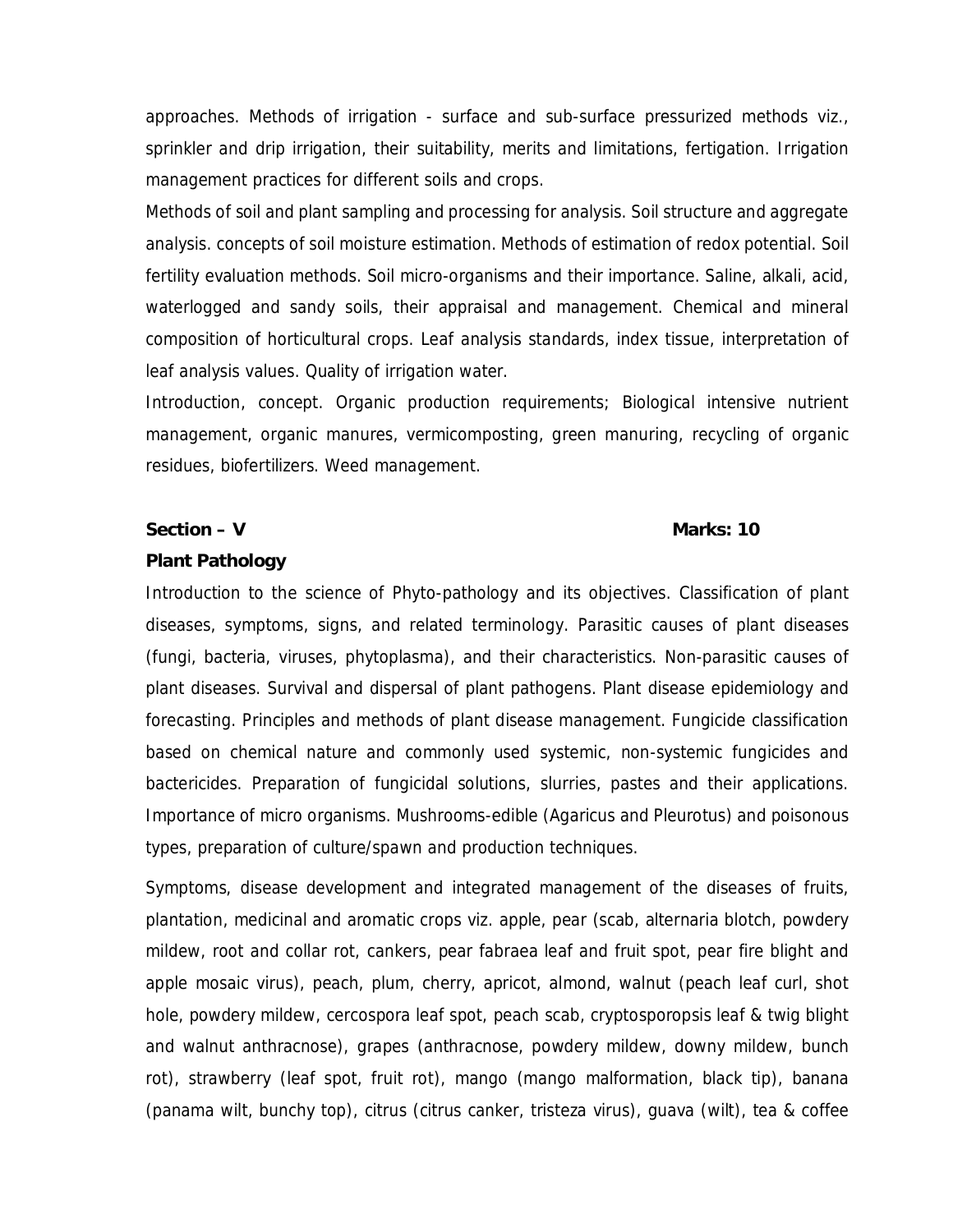rust, belladonna (leaf spot, root rot), dioscorea (leaf blight, rust) and pyrethrum (leaf blight and wilt). Important post harvest diseases of pome and stone fruits and their management. Symptoms, disease development and integrated management of the diseases of diseases of vegetables, ornamental and spice crops viz., tomato & potato (early blight, late blight, septoria leaf spot, damping off), brinjal (phomopsis, alternaria blight, damping off), chilli (wilt, anthracnose, damping off), cabbage, cauliflower, radish & knol-khol (alternaria leaf blight, wire stem, white rust) onion & garlic (downey mildew, stemphylum blotch) pea (powdery mildew), beans (anthracnose, rust, mosaic), cucurbits (alternaria leaf spot, anthracnose, downey mildew, powdery mildew, angular leaf spot), saffron (leaf blight, bulb rot), cumin (alternaria blight), turmeric (rhizome rot, leaf spot), ginger (bacterial wilt, soft rot), rose (black spot, powdery mildew), gerbera (alternaria leaf blight, powdery mildew), tulip (basal rot, penicillium rot, grey mould rot).

**Section – VI** Marks: 10

#### **Agricultural Entomology**

Introduction to phylum arthropoda. Importance of class Insecta. Insect dominance. Definition, division and scope of entomology. Types of mouth parts, antennae, legs and wings. Metamorphosis. Classification of insects up to orders

Definition, economic importance. General characters of plant parasitic nematodes, symptomatology and control of important plant parasitic nematodes of fruits - (subtropical and temperate) and vegetable crops

economic classification of insects; Distribution, host range, bio-ecology, injury, integrated management of important insect pests affecting sub-tropical and temperate fruits, Storage insects-host range, bio-ecology, injury, integrated management of important insect pests attacking stored fruits, Toxicology-insecticide residue problems in fruit and their tolerance limits.

Economic importance of insects in vegetable crops. Distribution, host range, bio-ecology, injury, integrated management of important insect-pests affecting vegetable and ornamental crops. Important storage insect pests of vegetable and ornamental crops, their host range, bio-ecology, injury and integrated management. Insecticidal residue problems in vegetables, Tolerance limit.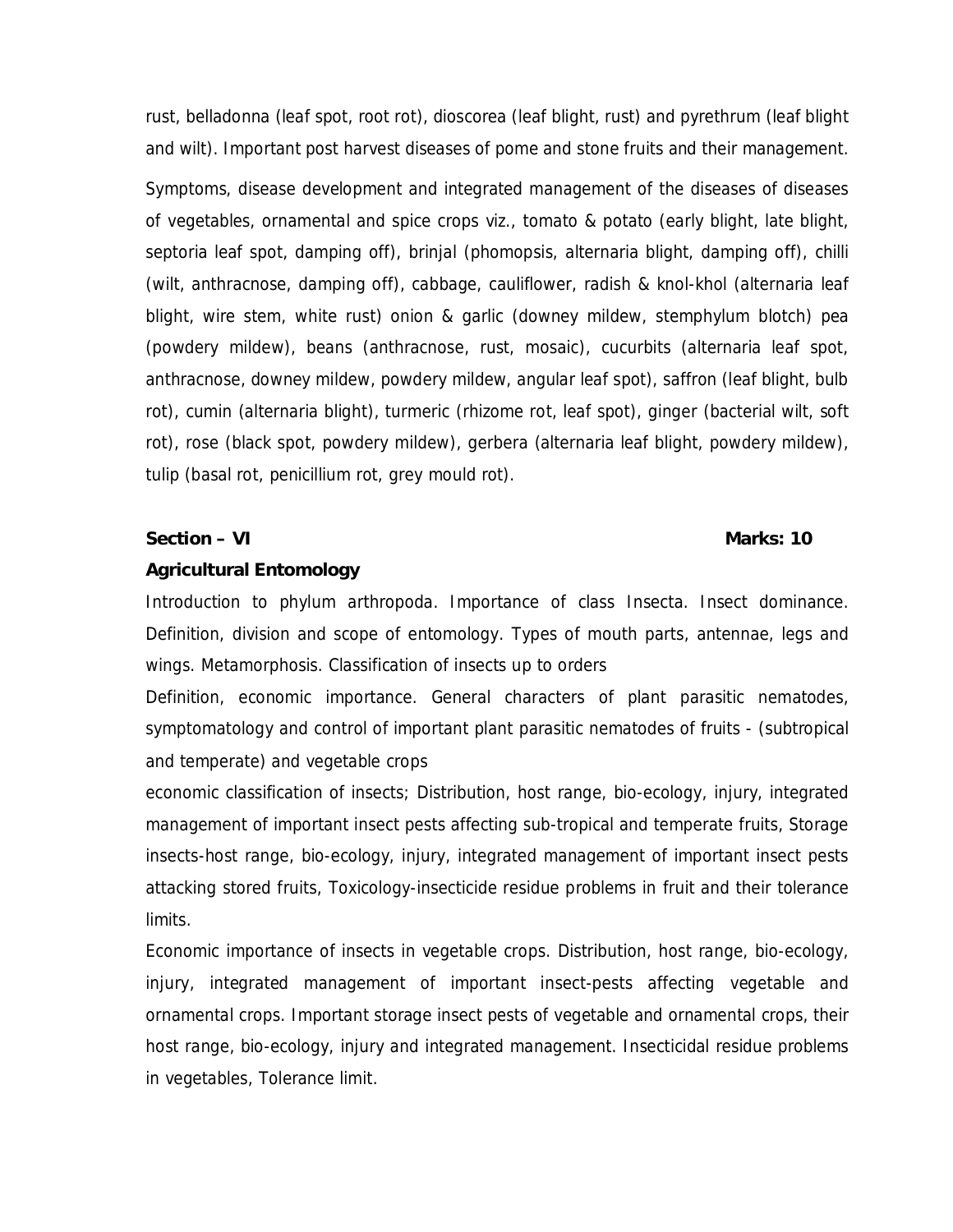Introduction of Bee keeping, important Bee flora, Bee keeping equipments, differentiation of bee castes.

**Section: VII Marks: 10 Marks: 10** 

#### **Post Harvest Technology**

Maturity indices, harvesting, handling, grading of fruits, vegetables and cut flowers. Factors responsible for deterioration of horticultural produce, physiological and bio-chemical changes, hardening and delaying ripening process. Methods of storage for local market and export. Pre-harvest treatment and precooling, pre-storage treatments. Different systems of storage, packaging methods and types of packages. Types of containers and cushioning materials, vacuum packaging, cold storage. Poly -shrinks packaging.

Importance and scope of fruit and vegetable preservation industry in India, losses in postharvest operations, unit operations in food processing. Principles and methods of preservation by heat. Canning and bottling. Methods of preparation of juices. Squashes, syrups, cordials, fermented beverages, jam, jelly, marmalade, pickles, chutneys and sauces. Preservation by sugar and chemicals; candies, crystallized fruits, preserves, chemical preservatives, preservation with salt and vinegar. Freezing. Govt. policy on import and export of processed fruits. Food laws.

Classification, functions, deficiency and sources of Carbohydrates, Protein and Lipids. Mineral nutrition: macro and micro-minerals (Ca, Fe and P), function, utilization, requirements, sources, deficiency. Vitamins: functions, sources, deficiency, requirements of water soluble and fat-soluble vitamins. Recommended dietary allowances for various age groups.

#### **Section VIII** Marks: 10

#### **Biotechnology**

History of biotechnology. Fundamental principles: micro-propagation and scope for commercialization. Application of micro-grafting in horticultural crops, meristem culture, anther culture, pollen culture, embryo culture, callus culture, cell culture, somaclonal variation, protoplast isolation, culture, fusion and applications. Cryopreservation .Genetic engineering. Future scope and present trends. Importance of biotechnology in horticulture.

\*\*\*\*\*\*\*\*\*\*\*\*\*\*\*\*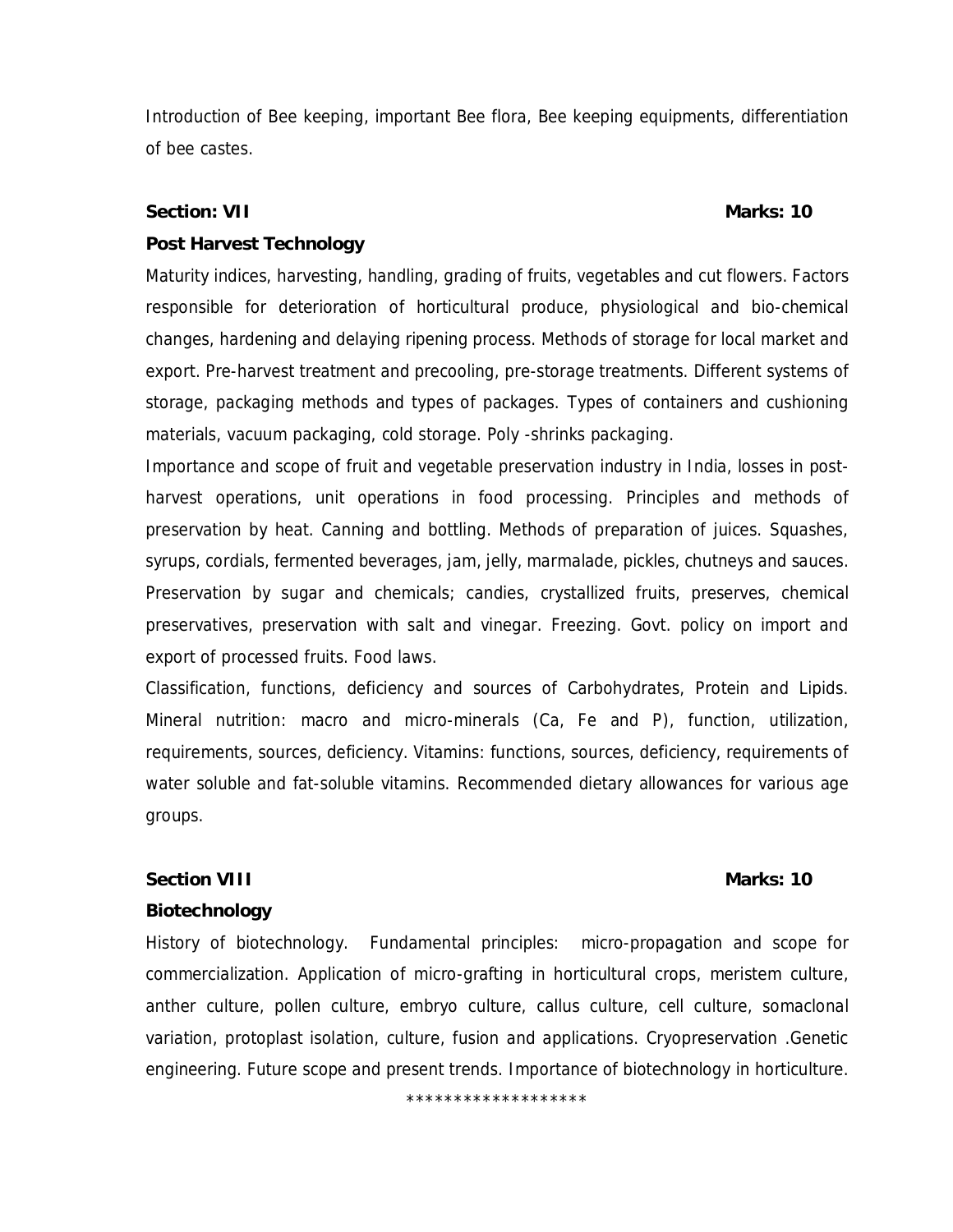#### **ANNEXURE "D"**

#### **Syllabus for Written test**

Marks = 120 **Minutes 120** Minutes **120** Minutes

**1. Surveying: 10 Marks** 

Importance of surveying, principles and classifications, measurements of distance and directions, chain surveying, compass surveying, leveling, tachometry, theodolite, traversing, contouring, plane table surveying, curves.

#### **2. Mechanics and Structural analysis: 15 Marks**

Introduction, Concept of rigid body scalar and vector quantities, Laws of force, moment, friction, Centre of gravity, simple machines, torsion, Properties of material, Bending moment and shear force in statically determinate beams. Simple stress and strain relationship. Stress and strain in two dimensions, principal stresses, stress transformation. Simple bending theory, flexural and shear stresses, unsymmetrical bending, shear Centre. Thin-walled pressure vessels, uniform torsion, buckling of column, combined and direct bending stresses. slope and deflection, Analysis of trusses

#### **3. RCC Structures: 15 Marks**

Concrete technology, Ingredients of concrete, water cement ratio, workability properties of concrete, admixtures, special concretes, Nondestructive tests, basics of mix design. Concrete design-basic working stress and limit state design concepts, analysis of ultimate load capacity and design of members subjected to flexure, shear, compression and torsion by limit state methods. Basic elements of pre-stressed concrete, analysis of beam sections at transfer and service loads, one-way slab, twoway slab.

#### **4. Soil Mechanics: 10 Marks**

Origin of soils, properties, soil classification, three phase system, fundamental definitions, relationship and interrelationship, flow of water through soils, permeability & seepage, effective stress principle, deformation of soils, consolidation, compaction, shear strength characteristics, plate load test, SPT, Density control, Measurement of field density by core cutter and sand replacement method, soil exploration, bearing capacity and its methods

#### **5. Fluid Mechanics and Hydraulics: 1 5 Marks**

Properties of fluids, hydrostatic pressure, measurement of pressure, flow measurements, flow through pipes, flow through open channels, hydraulic pumps, principle of conservation of mass, momentum, energy and corresponding equations, potential flow, applications of momentum and Bernoulli's equation, laminar and turbulent flow, flow in pipes, pipe networks. Concept of boundary layer and its growth. Uniform flow, critical flow and gradually varied flow in channels, specific energy concept, hydraulic jump Forces on immersed bodies, flow measurements in channels, tanks and pipes. Dimensional analysis and hydraulic modeling Kinematics of flow.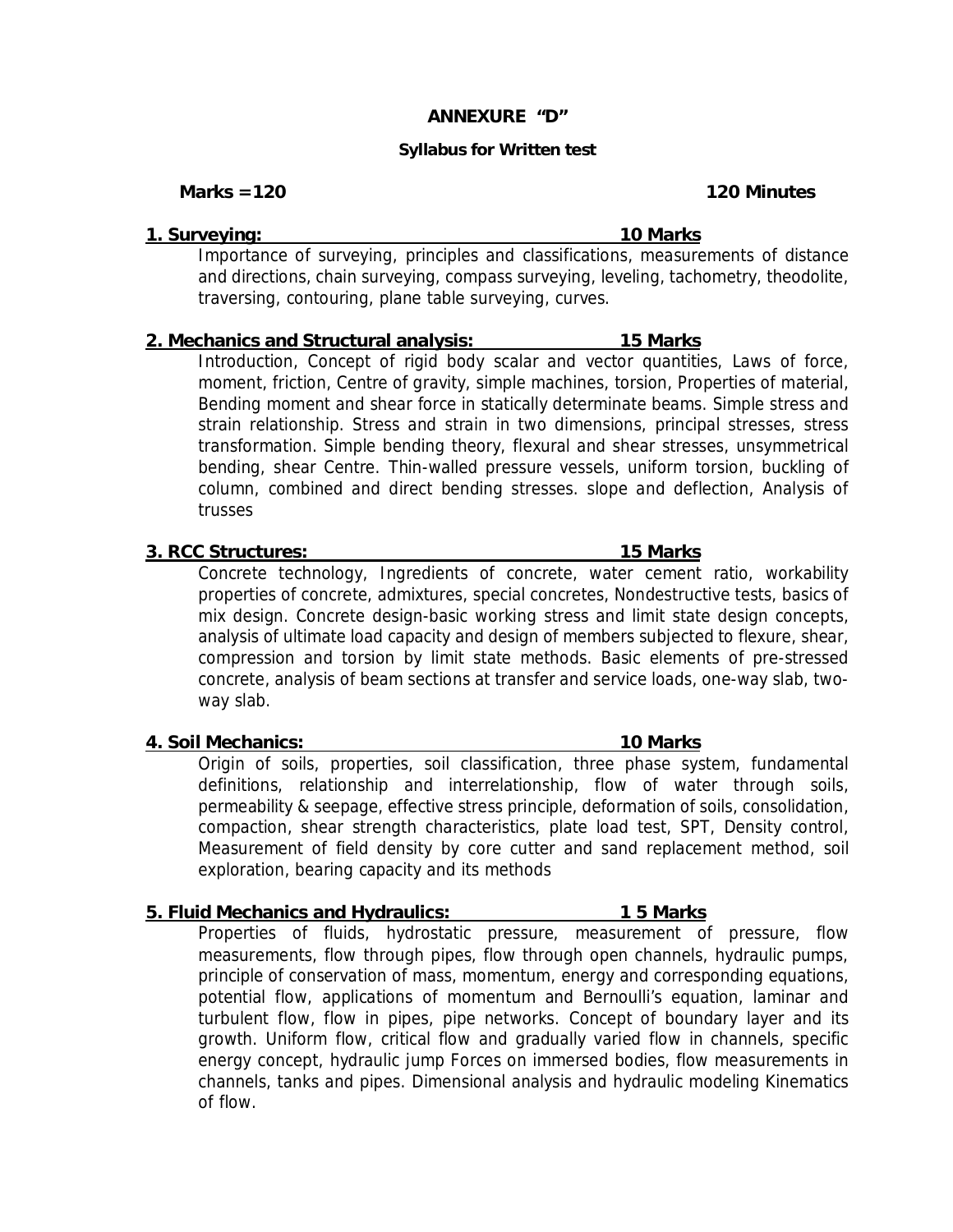#### **6. Irrigation Engineering: 10 Marks**

Introduction, water requirement of crops, hydrological cycle, Dams, Canals, dams, canal head works and regulatory works, cross drainage works, hydraulic structures, river training works, water-logging, drainage, ground water recharge, well hydraulics.

### **7. Water supply and waste water Engineering: 10 Marks**

Introduction, quantity of water, quality of water, water treatment, conveyance of water, laying out of pipes, building water supply, water supply fixtures and installation, plumbing, sewerage system, laying and construction of sewers, sewage characteristics, Methods of disposal, sewage treatment, building drainage, air and noise pollution

#### 8**. Highway Engineering: 10 Marks**

History of development of highway and planning, Definitions of various terms used in highway engineering., Methods of road construction, IRC classification, Highway surveys and plans Geometric design, Different types of road materials in use, Binders, Types of pavement, CBR method, sub grade preparation, WBM, WMM, Bituminous Macadam, dense bituminous macadam, special problems in hill road.

**9. Railway Engineering: 10 Marks** 

History of Indian railways, Gauges used, permanent way its components, Types of rails, creep, welding, Rail fixtures and fastenings, Signaling, Points and Crossings, Bridge terminology, classification, components, foundations.

### **10. Construction planning management: 15 Marks**

Network diagrams, PERT-CPM, cost optimization contracts, tenders, depreciation, valuation, organization, measurement books, cash book, functions of management, construction planning, quality control, inventory control, Estimation and costing definitions, methods of estimation and type of estimates.

\*\*\*\*\*\*\*\*\*\*\*\*\*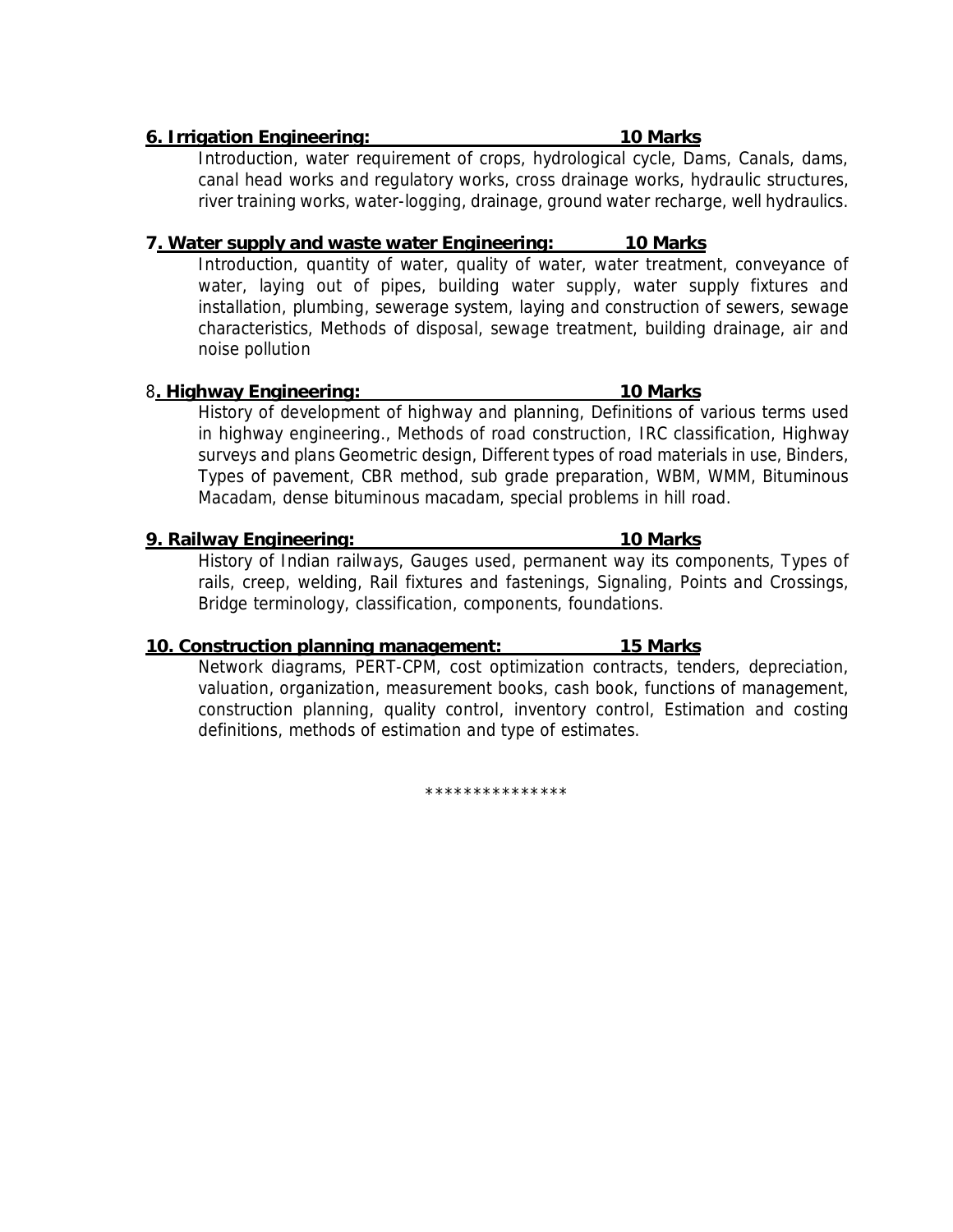### **Annexure "E"**

### **Syllabus for Written Test (Objective Type)**

**Marks: 60 Time: 60 Minutes** 

| S. No. | Subjects/Topic                                     | Marks    |
|--------|----------------------------------------------------|----------|
|        |                                                    | assigned |
|        | GENERAL AWARENESS with Special reference to J&K UT | -20      |
|        | <b>GENERAL ENGLISH &amp; COMPREHENSION</b>         | 20       |
|        | <b>GENERAL INTELLIGENCE &amp; REASONING</b>        | 10       |
|        | COMPUTER APPLICATIONS                              | 10       |
|        | <b>TOTAL</b>                                       | 60       |

**1. GENERAL AWARENESS with special reference of J&K UT.** 

(i) Current Events of National and International importance

- (i) Political & Physical divisions of India
- (ii) Indian Culture, Heritage and Freedom Struggle/Movement.
- (iii) Demography- Census, its feature and functions.
- (iv) Important Rivers & Lakes in India.
- (v) Weather, Climate, Crops, Means of Transport of India.
- (vi) J&K UT
	- a) History
	- b) Economy
	- c) Geography- (Weather, Climate, Crops, Rivers, Lakes, Flora, Fauna etc.)
	- d) Heritage & Culture
	- e) Important Tourist Destinations
- **2. GENERAL ENGLISH & COMPREHENSION**
	- (i) Tenses
	- (ii) Narration
	- (iii) Modals
	- (iv) Articles
	- (v) Reading Comprehension
	- (vi) Fill in the blanks with Phrases, Pronouns, homonyms/ homophones etc
	- (vii) Clauses
	- (viii) Synonyms and antonyms
	- (ix) Pairs of words and their use in meaningful sentences.
	- (x) Rearranging of jumbled sentences.
	- (xi) Idioms and phrases.
	- (xii) Uses of Prepositions.
	- (xiii) Active & Passive Voice
	- (xiv) Error Spotting
	- (xv) Sentence Correction
	- (xvi) Spellings Correction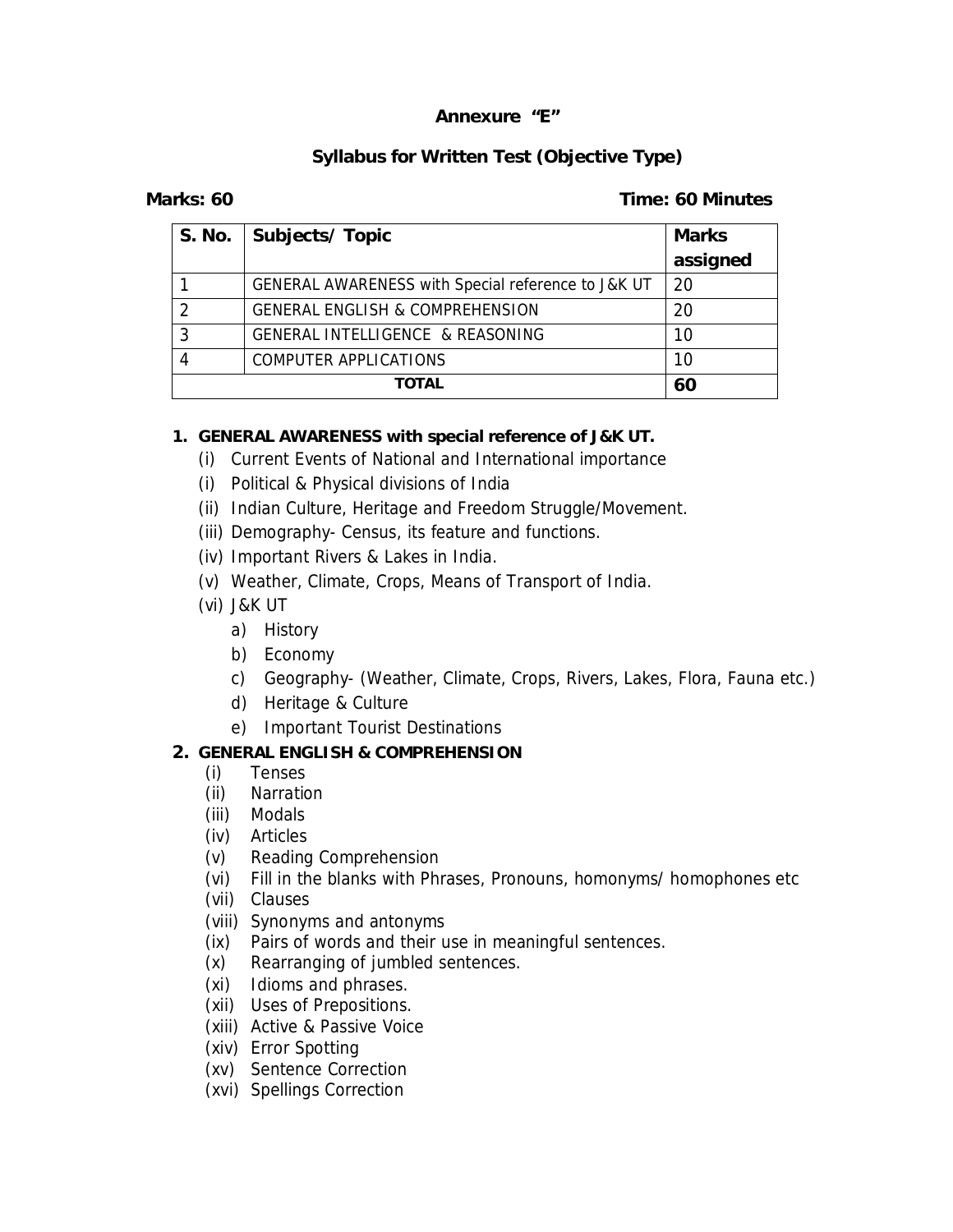#### **3. GENERAL INTELLIGENCE & REASONING**

- (i) Number series, Letter series, Semantic Series, Speed, Distance and Time, Statements and conclusions, Logical Reasoning, Mental Reasoning, Word Building, Numerical Operations, Semantic Analogy, Symbolic/ Number Analogy, Figural Analogy, Semantic Classification, Symbolic/ Number Classification, Figural Classification, Problem Solving.
- (ii) Symbolic Operations, Trends, Space Orientation, Space Visualization, Venn Diagrams, Drawing inferences, Punched hole/ pattern- folding & un-folding, Figural Pattern- folding and completion, Indexing, Address matching, Date & city matching, Classification of centre codes/roll numbers, Small & Capital letters.
- **4. COMPUTER APPLICATIONS**
	- (i) Basic Applications of Computer and its component.
	- (ii) Fundamentals of computer sciences.
	- (iii) Hardware & Software, Concept of Open-Source Technologies.
	- (iv) Input & output Devices.
	- (v) Knowledge of MS Word, MS Excel, MS Access, MS PowerPoint, PDF Internet and E-mail.
	- (vi) Concept of Computer Virus and Latest Anti-Virus.
	- (vii) Terms and Abbreviation used in IT.
	- (viii) Role of Information Technology in Governance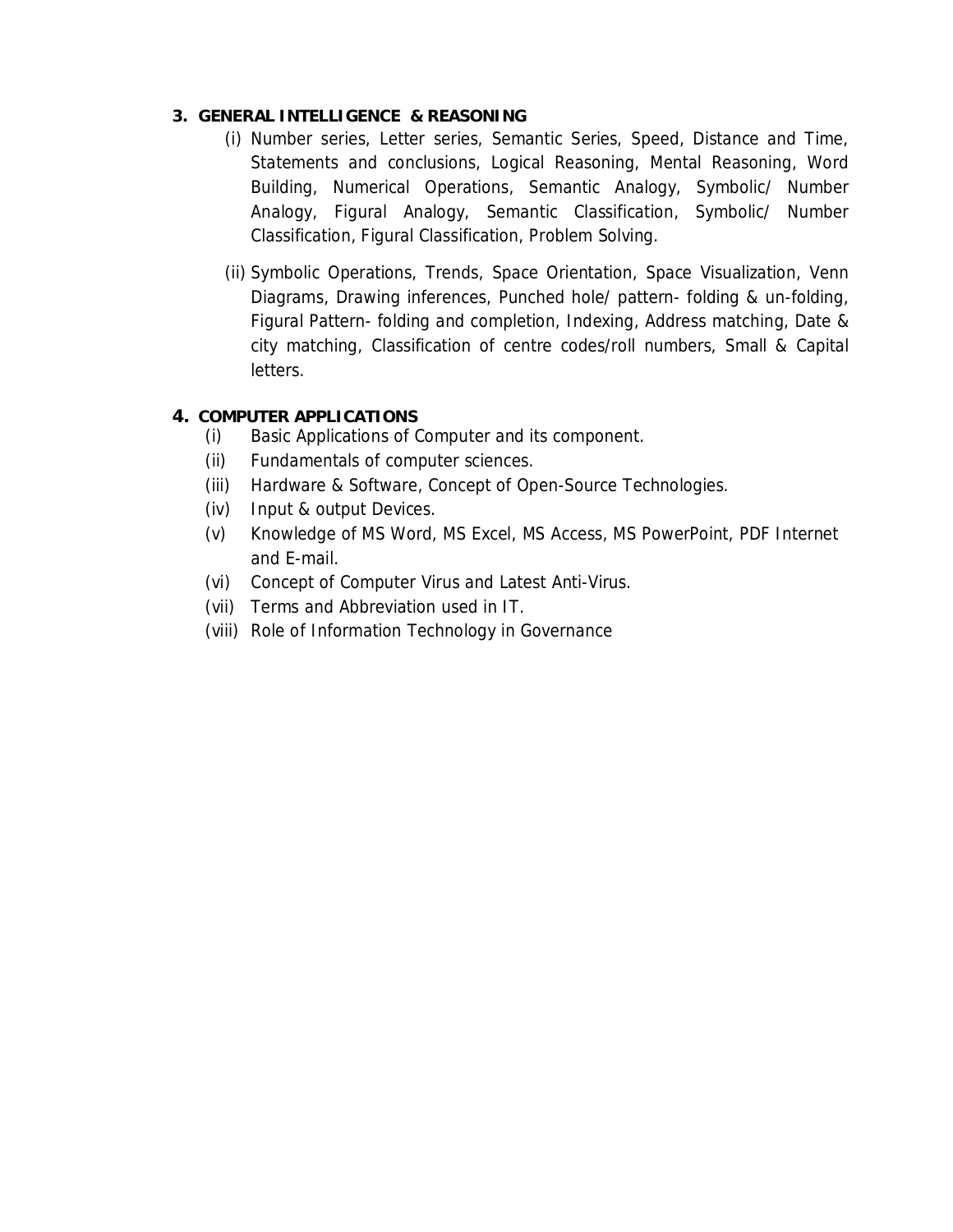### **Annexure "F"**

### **Syllabus for Written test (Objective Type)**

### **Marks: 80 Time: 80 Minutes**

#### **Unit I General English 20 Marks**

- (i) Comprehension
- (ii) Editing / Proof Reading.
- (iii) Rearranging of jumbled sentences
- (iv) Narration
- (v) Modals
- (vi) Articles
- (vii) Paragraph writing with blanks to be filled in with the following
	- i. Phrases
	- ii. Pronouns
	- iii. Homonyms/Homophones etc.
- (viii) Clauses
- (ix) Punctuation
- (x) Synonyms and antonyms
- (xi) Idioms and phrases.
- (xii) Uses of Prepositions
- (xiii) Active & Passive Voice

### **Unit II General Awareness with special reference to JK UT 20 Marks**

- (i) Current Events of National and International importance
- (ii) Political & Physical divisions of India
- (iii) Indian Culture, Heritage and Freedom Struggle/Movement.
- (iv) Demography- Census, its feature and functions.
- (v) Important Rivers & Lakes in India.
- (vi) Weather, Climate, Crops, Means of Transport of India.
- (vii) J&K UT
	- a) History
	- b) Economy
	- c) Geography- (Weather, Climate, Crops, Rivers, Lakes, Flora, Fauna etc.)
	- d) Heritage & Culture
	- e) Important Tourist Destinations

**Unit III Numerical and Reasoning Ability 20 Marks**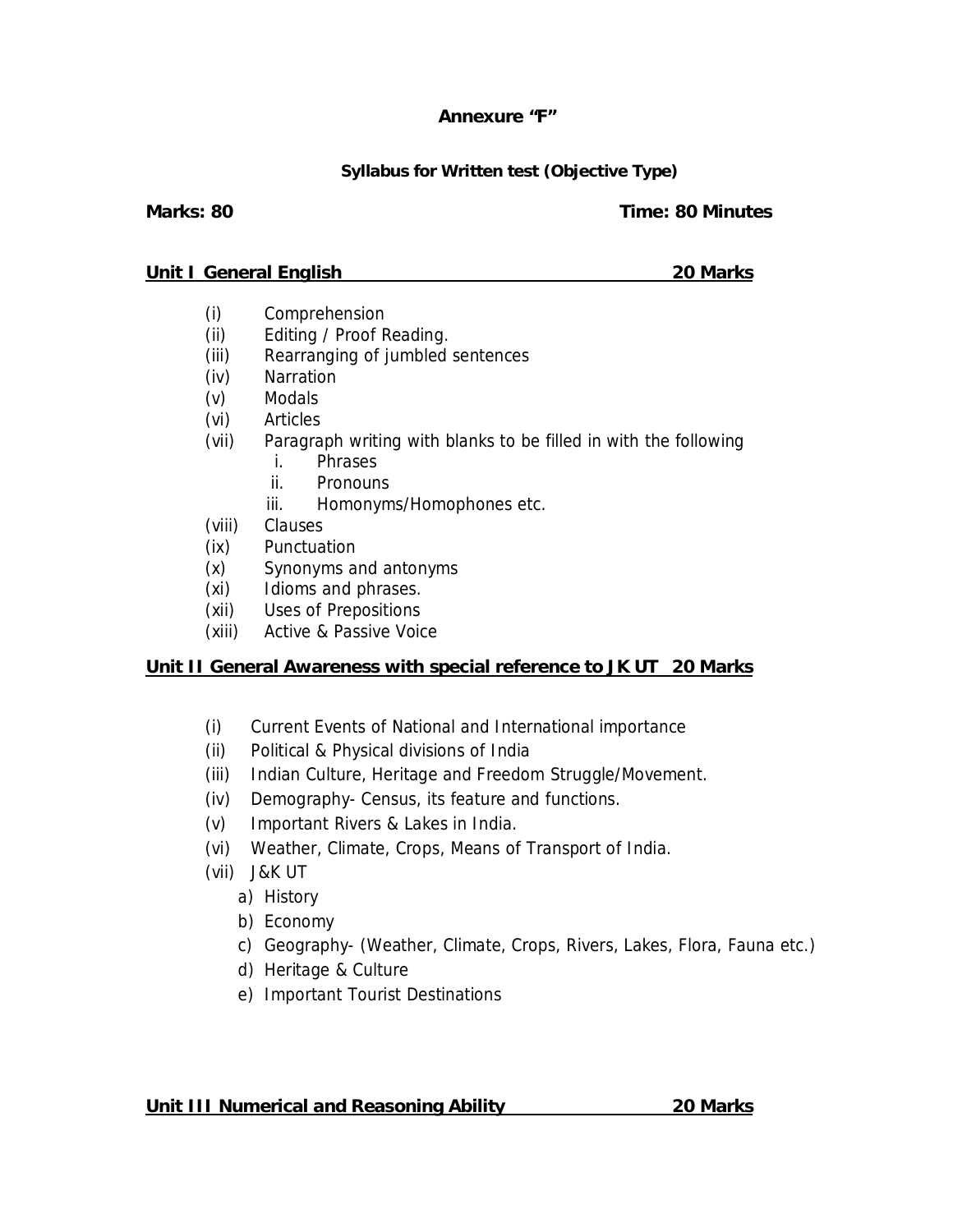**Basic Arithmetic:** 

- (i) Number System
- (ii) Percentage
- (iii) Average
- (iv) Profit & Loss
- (v) Ratio & Proportion
- (vi) Time & Work

### **Reasoning:**

- (i) Number series
- (ii) Letter series
- (iii) Coding decoding
- (iv) Direction sense
- (v) Blood relations
- (vi) Mathematical reasoning
- (vii) Speed, Distance and Time
- (viii) Statements and conclusions.

#### **Unit IV Basic Concepts of Computers 20 Marks**

- (i) Fundamentals of computer sciences
- (ii) Hardware & Software
- (iii) Input and output devices
- (iv) Operating system
- (v) M.S Word,M.S Excel, M.S Acess and Powerpoint Presentation
- (vi) E\_mail & Internet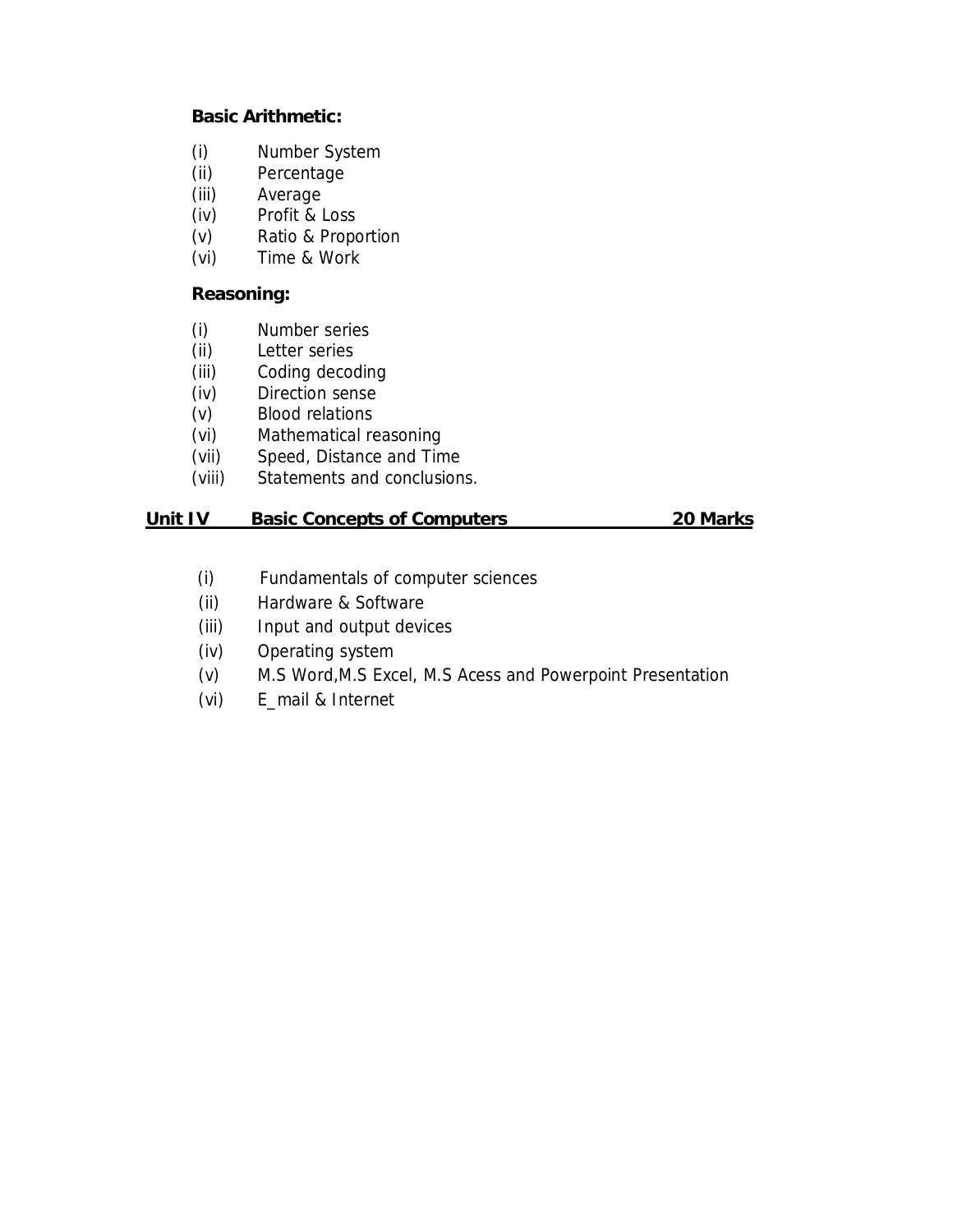## **Annexure "G"**

### **Syllabus for written test**

**Marks: 120 Time: 02.00 Hrs.** 

#### **Unit-I GENERAL ENGLISH 15 Marks**

- (i) Paragraph writing / Comprehension
- (ii) Editing / Proof Reading.
- (iii) Rearranging of jumbled sentences
- (iv) Dialogue
- (v) Narration
- (vi) Models
- (vii) Articles
- (viii) Paragraph writing with blanks to be filled in with the following
	- i. Phrases
	- ii. Pronouns
	- iii. Homonyms / homophones.
- (ix) Clauses
- (x) Punctuation
- (xi) Synonyms and antonyms
- (xii) Pairs of words and their use in meaningful sentences.
- (xiii) Idioms and phrases.
- (xiv) Uses of Prepositions

#### **Unit-II MATHEMATICS 15 Marks**

- (i) Problems on finding Surface areas and volumes of combinations of any two of the given cubes, cubiods, spheres, hemispheres and right circular cylinders / cones. Frustum of a cone.
- (ii) Problems involving converting one type of metalic solid into another and other mixed problems.
- (iii) Profit and loss
- (iv) Simple / Compound interest.
- (v) Linear equations with two variables.
- (vi) Progression / BODMAS
- (vii) Probability: Simple problems on Single event.

**Unit-III HISTORY 15 Marks**

- (i) Revolt of 1857 Causes and Effects.
- (ii) Rise of National Movement Factors.
- (iii) Formation of the Indian National Congress in 1885 and Role of Moderates.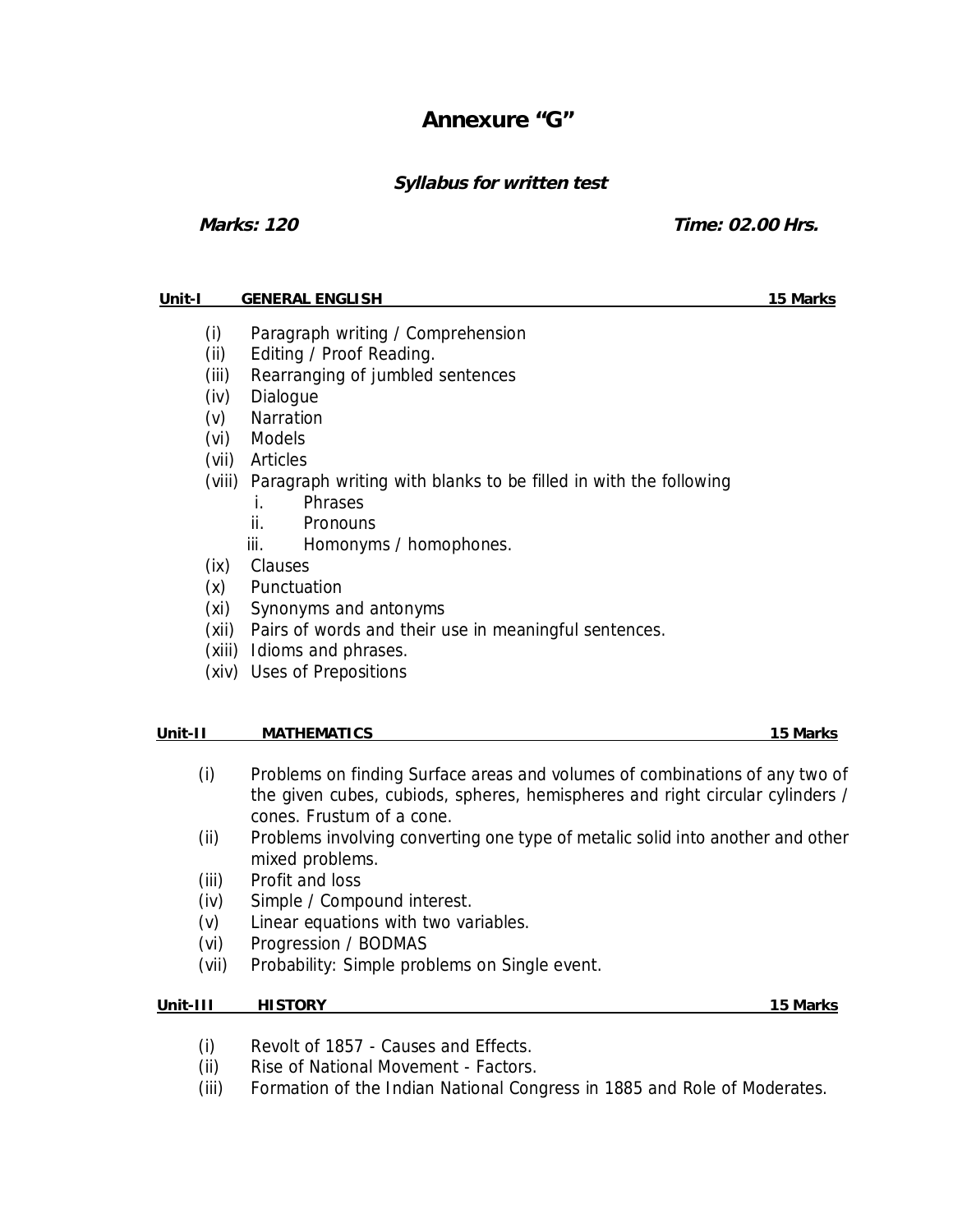- (iv) Factors leading to the rise of Exremism in the Congress with special reference to the Partition of Bengal.
- (v) Important dates and historical events with reference to India
- (vi) Boycott and Swadeshi Movement.
- (vii) Rise of Muslim League in 1906 : Cause.
- (viii) Khilafat Movement and the Non-Cooperation Movement.
- (ix) Quit India Movement.
- (x) Independence and Partition of India.

**Unit-IV CIVICS 15 Marks** 

- (i) Origin of democracy and its types. Direct and Indirect Democracy, Hindrance to Democracy
- (ii) Fundamental Rights.
- (iii) Fundamental duties.
- (iv) Directive Principles.
- (v) Public opinion.
- (vi) Representaion.
- (vii) Franchise.
- (viii) Secret Ballot.
- (ix) Nomination.
- (x) Symbol.
- (xi) The Campaign
- (xii) Presidential elections.
- (xiii) Languages
- (xiv) Cities and Villages.
- (xv) The United Nations.

#### **Unit-V GEOGRAPHY** 15 Marks

- (i) Change of Seasons/ Planets/ Solar System/ Longitude Latitude. Types of forests (with special reference of UT of J&K)
- (ii) Conservation and protection of forests.
- (iii) National / Zoological Parks and wildlife sanctuaries (Reference of J&K Sanctuaries and National Parks).
- (iv) Water resources. Sources of Water (with special reference of UT of J&K)
- (v) Resources. Conservation and management of water resources.
- (vi) Rainwater Harvesting.
- (vii) Roads (Different routes of UT of J&K)

**Unit-VI GENERAL KNOWLEDGE AND CURRENT AFFAIRS 20 Marks** 

- (i) Abbreviations
- (ii) Popular Personalities
- (iii) Geographical Discoveries
- (iv) Principal Languages of India
- (v) Capitals and Currencies of Countries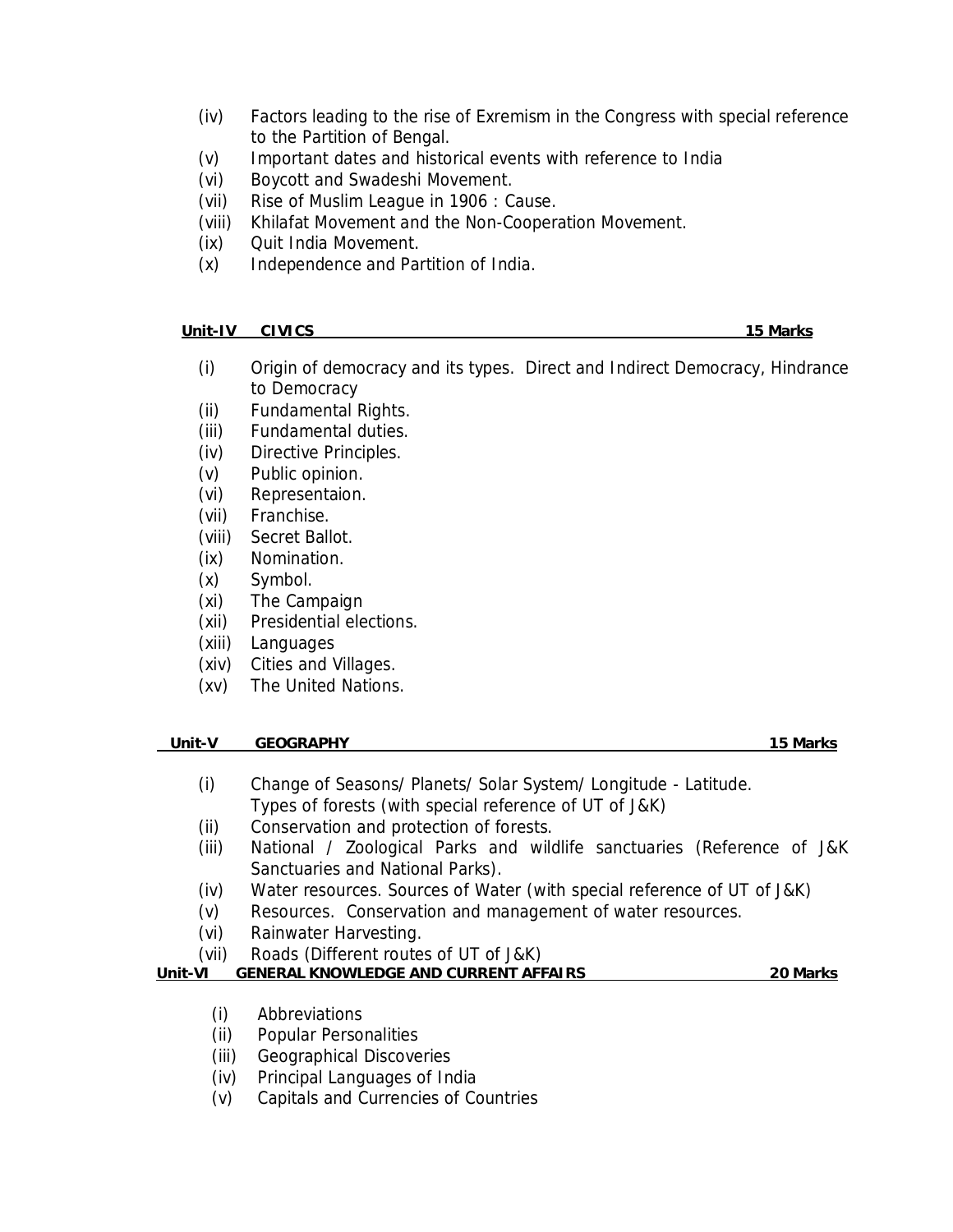- (vi) International Organisations- UNO, WHO, WTO, IMF, UNESCO, UNCTAD etc.
- (vii) Important Regional Organizations and Blocs- BRICS, OPEC, ASEAN, SAARC, BIMSTEC, G-20, G-7 etc.
- (viii) Space Programme of India
- (ix) India's Automic Research Programme
- (x) Honours and Prizes, Seven Wonders.
- (xi) The World of Sports
- (xii) Exports and Imports
- (xiii) GDP, GNP, Per capita Income etc
- (xiv) Thermal / Nuclear/ Hydro Power Plants in India.

#### **Unit-VI GENERAL KNOWLEDGE WITH SPECIAL REFERENCE to UT of J&K 15 Marks**

- (i) Popular names of personalities and their achievements/ Contribution (National and International).
- (ii) Weather, Climate, Crops, Means of Transport.
- (iii) J&K History, Economy and Culture
- (iv) Flora and Fauna of J&K
- (v) Rivers and Lakes.
- (vi) Important Tourist Destinations.
- (vii) J&K Panchayati Raj Act, 1989 (as ameneded upto December, 2020), 73rd & 74<sup>th</sup> Constitutional amendments.
- (viii) J&K Reorganisation Act, 2019

#### **Unit-VIII MENTAL ABILITY TEST 10 Marks**

- (i) Number series
- (ii) Letter series
- (iii) Coding decoding
- (iv) Direction sense
- (v) Blood relations
- (vi) Mathematical reasoning
- (vii) Speed, Distance and Time
- (viii) Statements and conclusions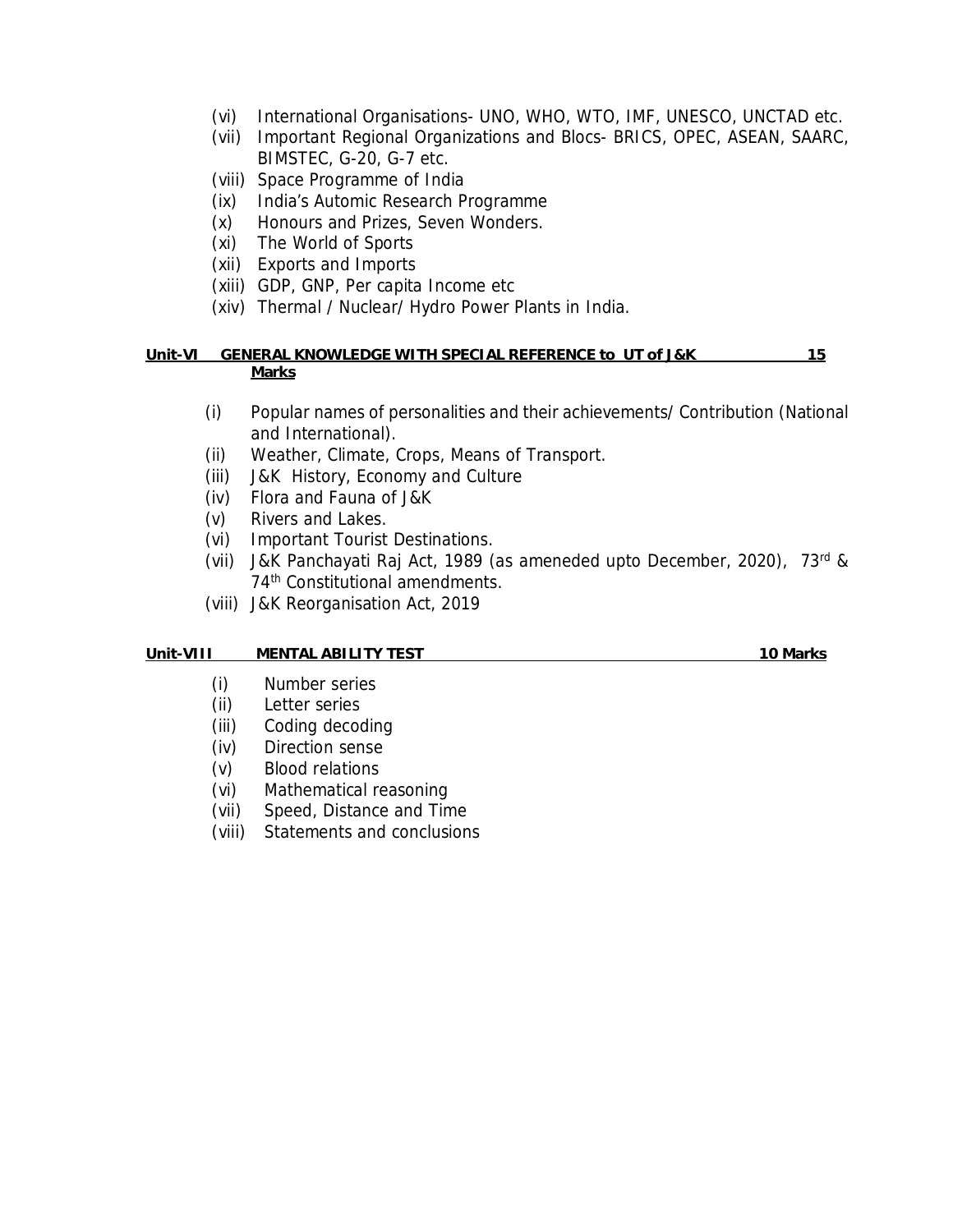### **Annexure "H"**

**Syllabus for Written Test (Objective Type). Total Marks=120 Time=02 Hours 1) Basis Mathematics =30 Marks**  • Percentage • Average • Time, Work and Distance • Ration and Proportions • Problem of Age • Probability • LCM, HCF • Mensuration **2) Basis Reasoning =30 Marks**  • Analogies • Relationship concepts • Figure odd one out • Direct Sense • Figure Series completion • Venn Diagram • Number series • Coding/Decoding **3) Basis English =30 Marks**  • Articles • Synonyms • Antonyms

- Preposition
- Verbs
- Reading comprehension
- Determiners
- Spellings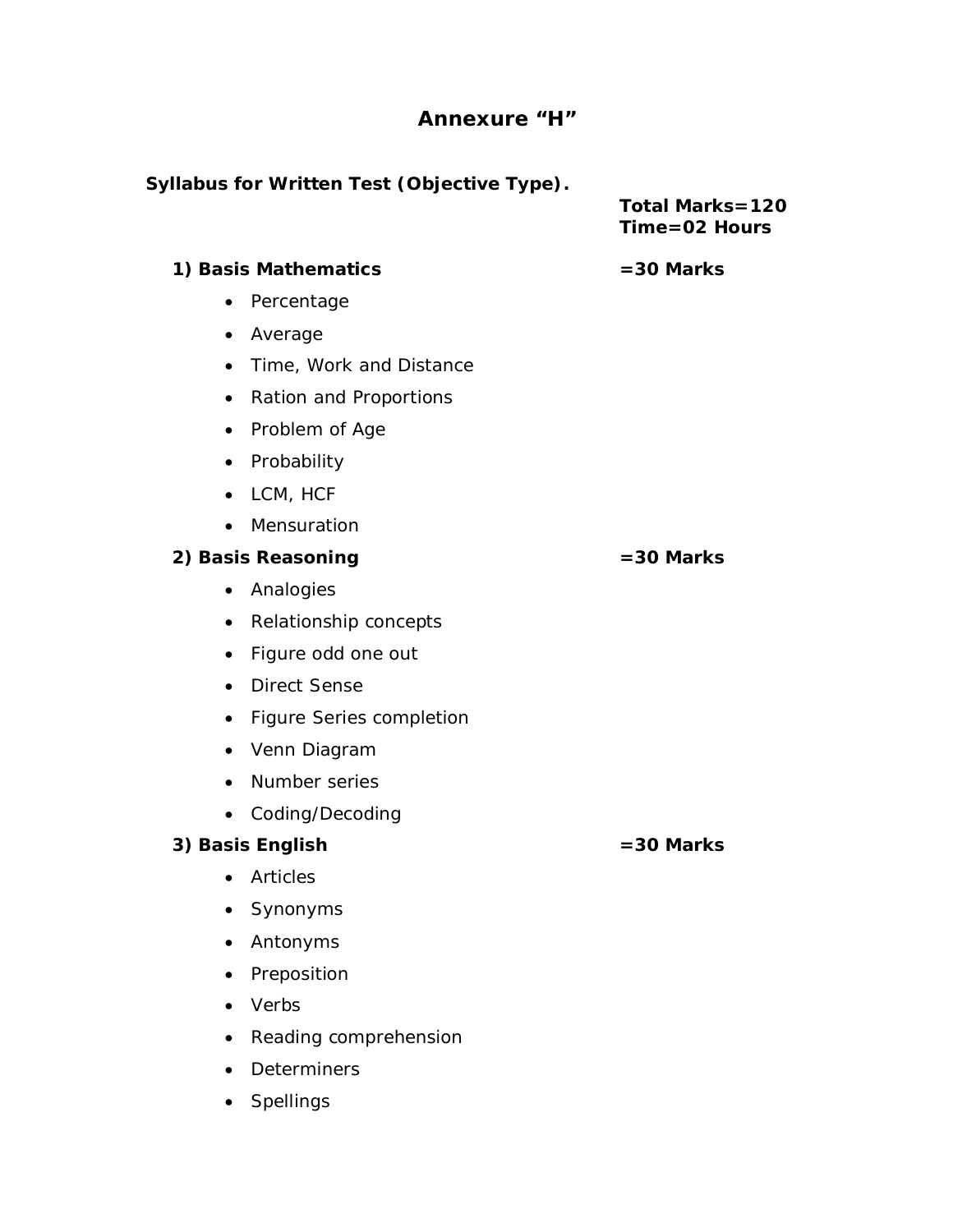• Sentences

**4) General Awareness and Science =30 Marks** 

- General current events (National Level)
- $\bullet$  Sports
- India culture
- India history
- Indian geography
- Capital/State
- General Science
- Health, Hygiene and Sanitation
- Geography of Jammu and Kashmir
- Culture of Jammu and Kashmir
- History of Jammu and Kashmir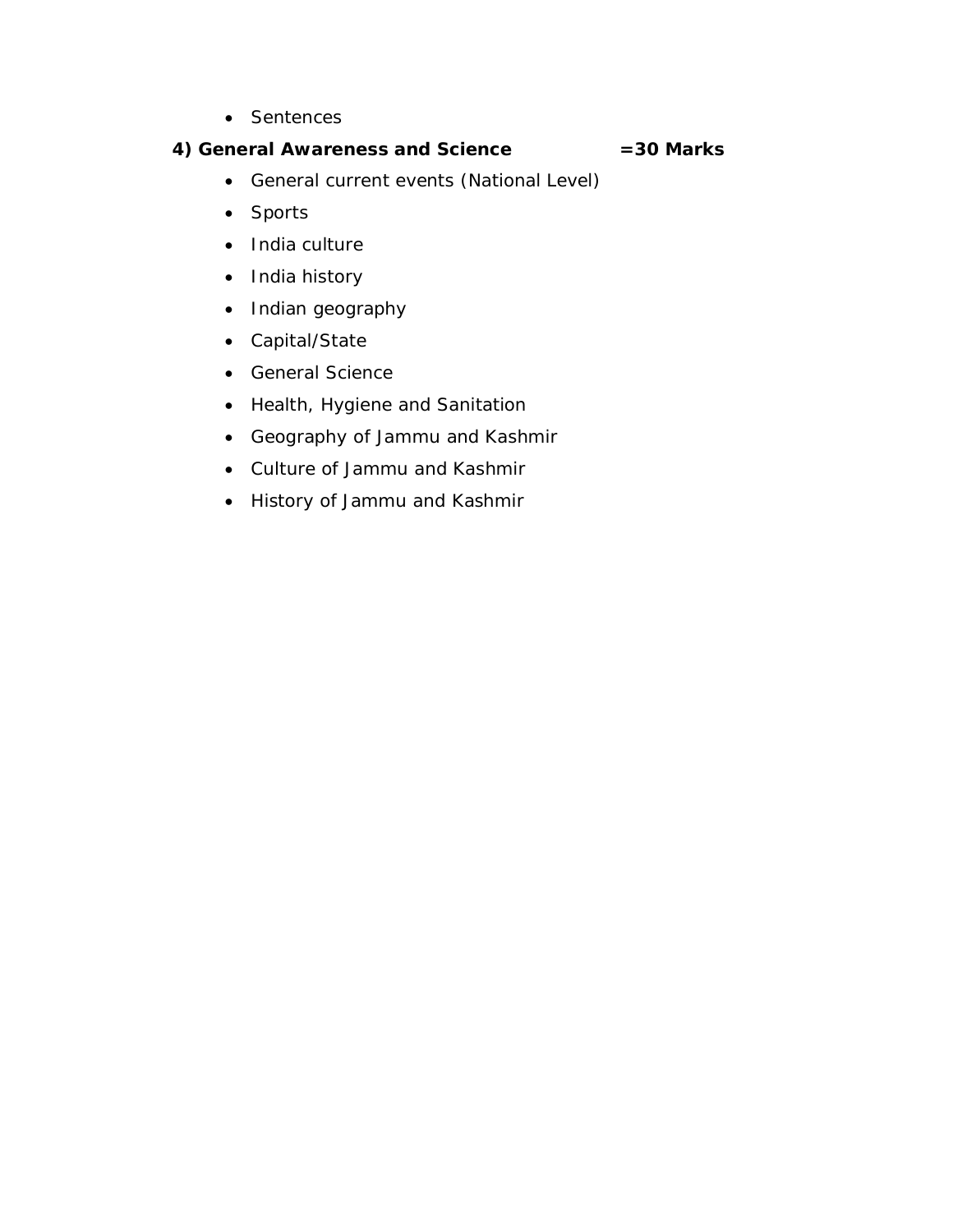| ANNEXURE "I"    |                                    |                                                                                                                                                               |                                                 |  |  |
|-----------------|------------------------------------|---------------------------------------------------------------------------------------------------------------------------------------------------------------|-------------------------------------------------|--|--|
|                 |                                    |                                                                                                                                                               | <b>Marks: -120</b><br><b>Time :- 2.00 Hours</b> |  |  |
|                 | Syllabus for the post of Drivers   |                                                                                                                                                               |                                                 |  |  |
| Name of<br>Post |                                    | Light Motor Vehicle/ Heavy<br>Motor Vehicle                                                                                                                   | Marks allotted                                  |  |  |
|                 | Topic                              | Subtopic                                                                                                                                                      |                                                 |  |  |
|                 | Traffic<br>Rules and<br>Signalling | Basic Road Rules, driving methods<br>and speed limits                                                                                                         | 10                                              |  |  |
|                 |                                    | <b>Understanding Signals:</b><br>1. Traffic Police hand signals<br>2. Hand signals while driving<br>3. Traffic light signals<br>4. Road map reading           | 15                                              |  |  |
|                 |                                    | Knowledge of traffic signage's for<br>road safety                                                                                                             | 10                                              |  |  |
| Driver          |                                    | Fitness to drive:<br>1. First aid kit<br>2. Good health & Road safety<br>3. Driving under influence of<br>drugs/liquors                                       | 15                                              |  |  |
|                 |                                    | Difficult driving condition:<br>1. Driving on wet surface<br>2. Driving in fog<br>3. Night driving<br>4. Running on pavement<br>5. Brake failure<br>6. Towing | 10                                              |  |  |
|                 |                                    | Basic knowledge about provisions of<br>the Motor Vehicle Act                                                                                                  | 10                                              |  |  |
|                 |                                    | Essential knowledge about vehicle<br>pollution (Do's and Don't's)                                                                                             | 10                                              |  |  |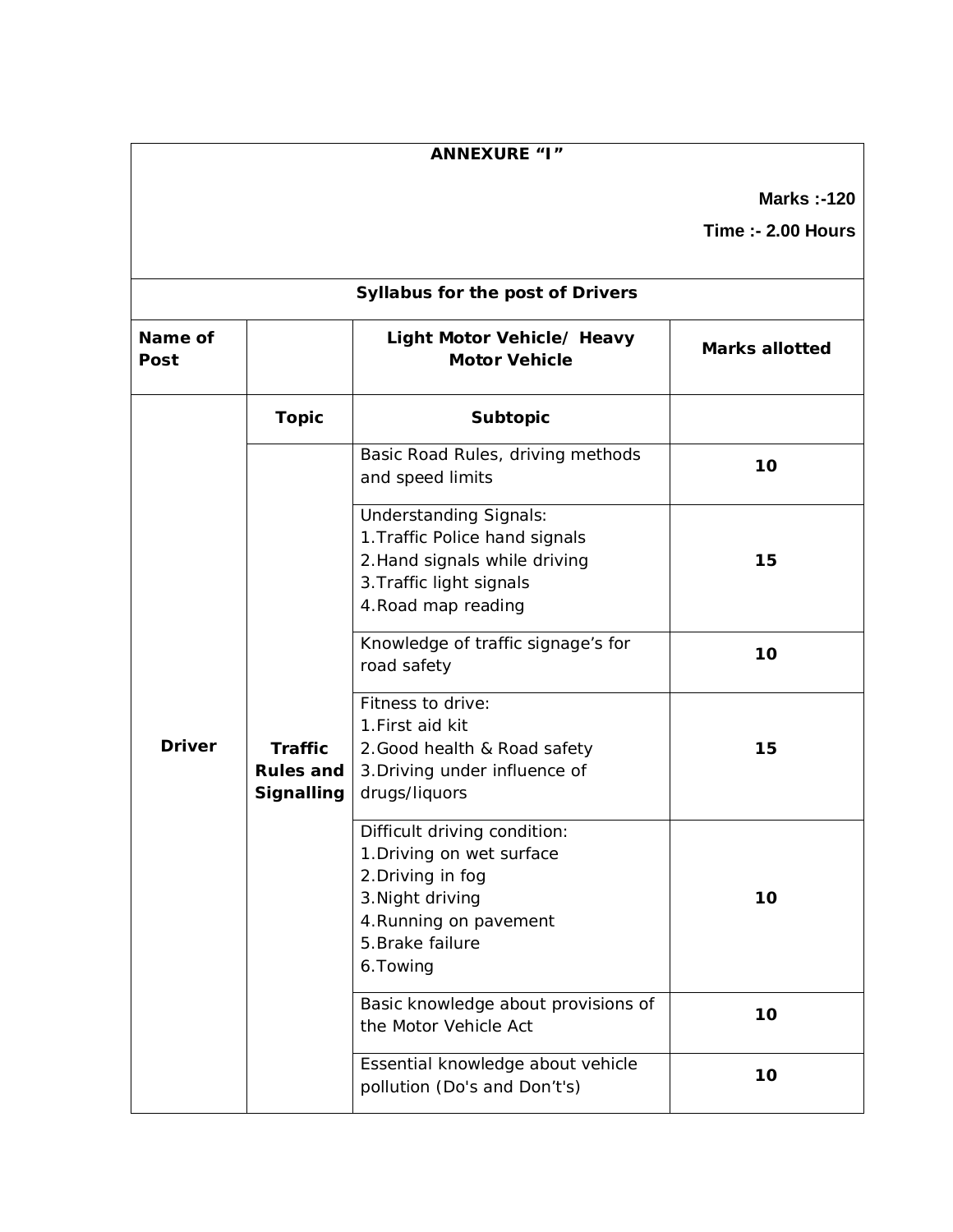| Awareness about documents<br>required for driving and offence<br>related<br>1. Registration<br>2. Licensing<br>3. Insurance.                                                                                                                                                                                                                                                                                                            | 15 |
|-----------------------------------------------------------------------------------------------------------------------------------------------------------------------------------------------------------------------------------------------------------------------------------------------------------------------------------------------------------------------------------------------------------------------------------------|----|
| Identification of major assemblies of<br>vehicle<br>Knowledge of daily and<br>periodic inspection<br>Knowledge of fault diagnosis in tyre<br>and its changing procedure<br>Knowledge of fuel pump, clutch and<br>brake working and their air bleeding<br>procedure<br>Lubrication grades used in vehicle<br>for engine, transmission, differential,<br>suspension<br>Knowledge about servicing schedule<br>and service centres location | 25 |
| Knowledge of different starting<br>methods<br>Knowledge of dash board's symbols                                                                                                                                                                                                                                                                                                                                                         |    |
|                                                                                                                                                                                                                                                                                                                                                                                                                                         |    |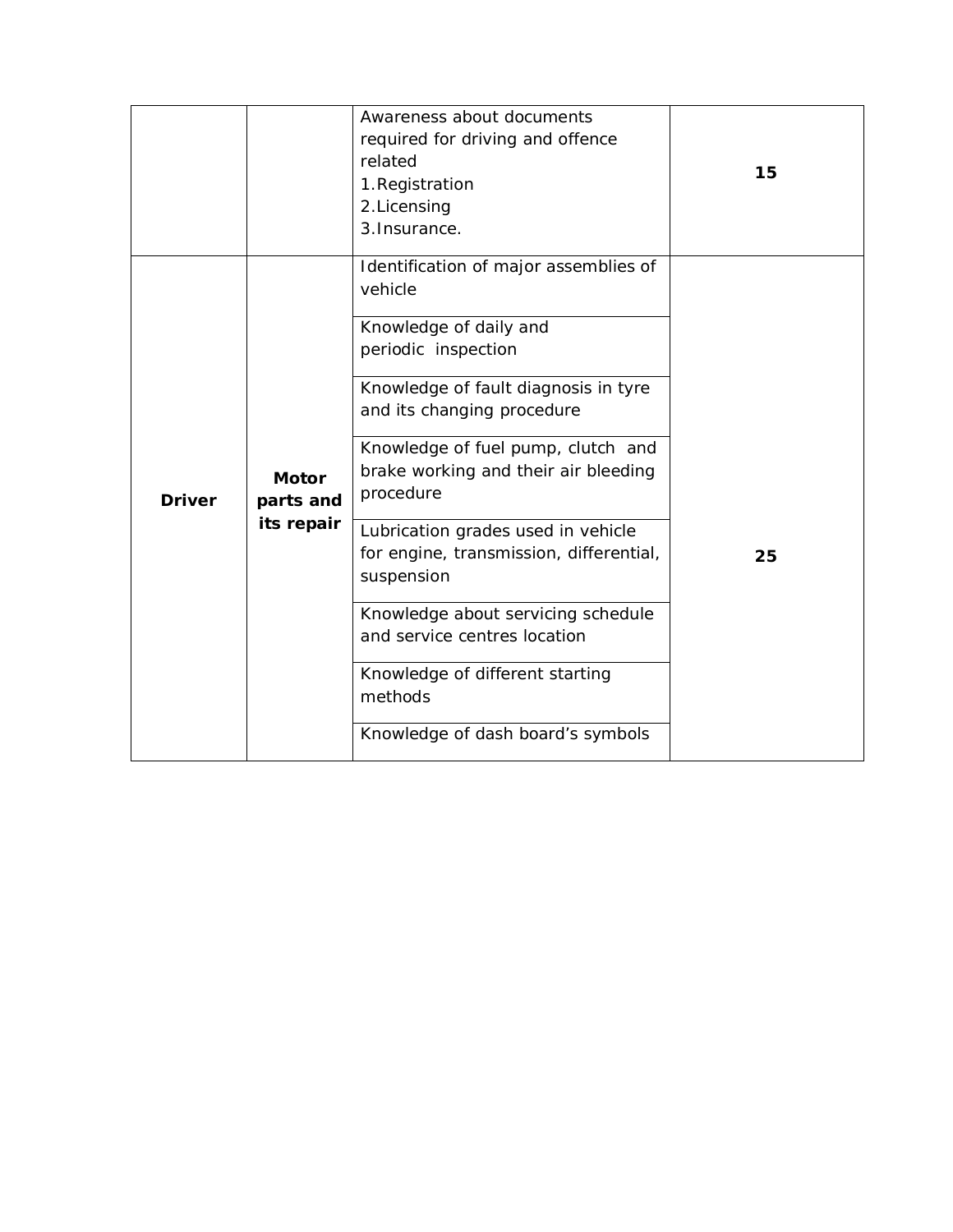# Annexure"J"

# Syllabus for the post of Deputy Inspector Fisheries and Fisheries Development Assistant.

Nomenclature, types Classification and interrelationships. Criteria for generic specific identification. Morphological, characteristics of taxonomic significance. Major taxa of inland and marine fishes up to family level. Commercially important freshwater and marine fishes of India and their morphological characteristics. Introduction to modern taxonomic tools: karyotaxonomy, DNA barcoding, protein analysis and DNA polymorphism. Study of external morphology and meristic characteristics of crustacea and mollusca. Classification of crustacea and mollusca up to the level of species with examples of commercially important species.

## Anatomy and Physiology of vertebrates with special reference to II.

Integumentary System: Derivatives of integument; Skeletal System, Evolution of visceral arches; Digestive System; Respiratory System; Circulatory System; Excretory system.

#### **Classical and Molecular Genetics** TIT.

Mendalian genetics Linkage, Linkage maps and crossing over ; Nature of heterochromatin; Organisation of genetic material in prokaryotes and eukaryotes. Multiple alleles, Lethality, Epistasis, Sex linked inheritance, Extra chromosomal Inneritance; Mutations: Structural and numerical changes in chromosomes; Gene mutations; Replication: Replication in prokaryotes and Transcription translation: and Transcription eukaryotes; transcriptional modifications, Translation; Sex Determination, Chromosomal mechanisms, Dosage compensation; Principles of genetics and breeding, Gene and chromosome as basis of inheritance, Mendel's law of inheritance - complete and incomplete cominance, monohybrid and dihybrid ratios. Gene interactions dominant and recessive epistasis. Pleiotropism. Lethal genes.

#### Fresh water Aquaculture IV.

Major species cultured, production trends and prospect in different parts of the world. Freshwater aquaculture resources-ponds, tanks, lakes, reservoirs etc. Nursery, rearing and grow-out ponds preparation and management-control of aquatic weeds and algal blooms, predatory and weed fishes, liming, fertilization/manuring, use of biofertilizers, supplementary feeding. Water quality management. Selection, transportation and acclimatization of seed. Traits of important cultivable fish and shellfish and their culture methods-Indian major carp, exotic carp, air breathing fish, cold water fish, freshwater prawns.

#### Limnology V.

Introduction to limnology: inland water types, their characteristics and distribution; ponds and lakes; streams and rivers; dynamics of lentic and lotic environments. Lakes - their origin and diversity. Famous lakes of India with special reference to J&K; nature of lake environment; morphometry, physical and chemical conditions and related phenomena; biological relations: influence of physical and chemical conditions on living organisms in inland waters. Plankton: planktonic organisms; classification of plankton; distribution of plankton: geographic, vertical, horizontal and seasonal distribution of phytoplankton and zooplankton; seascnal changes of body form in planktonic organisms; food of planktonic organisms; primary productivity.

#### **Aquatic ecology and Biodiversity** VI.

Aquatic environment, Flora and fauna: Components of aquatic systems, Aquatic productivity, nutrient cycles, energy flow, food chain. Animal associations: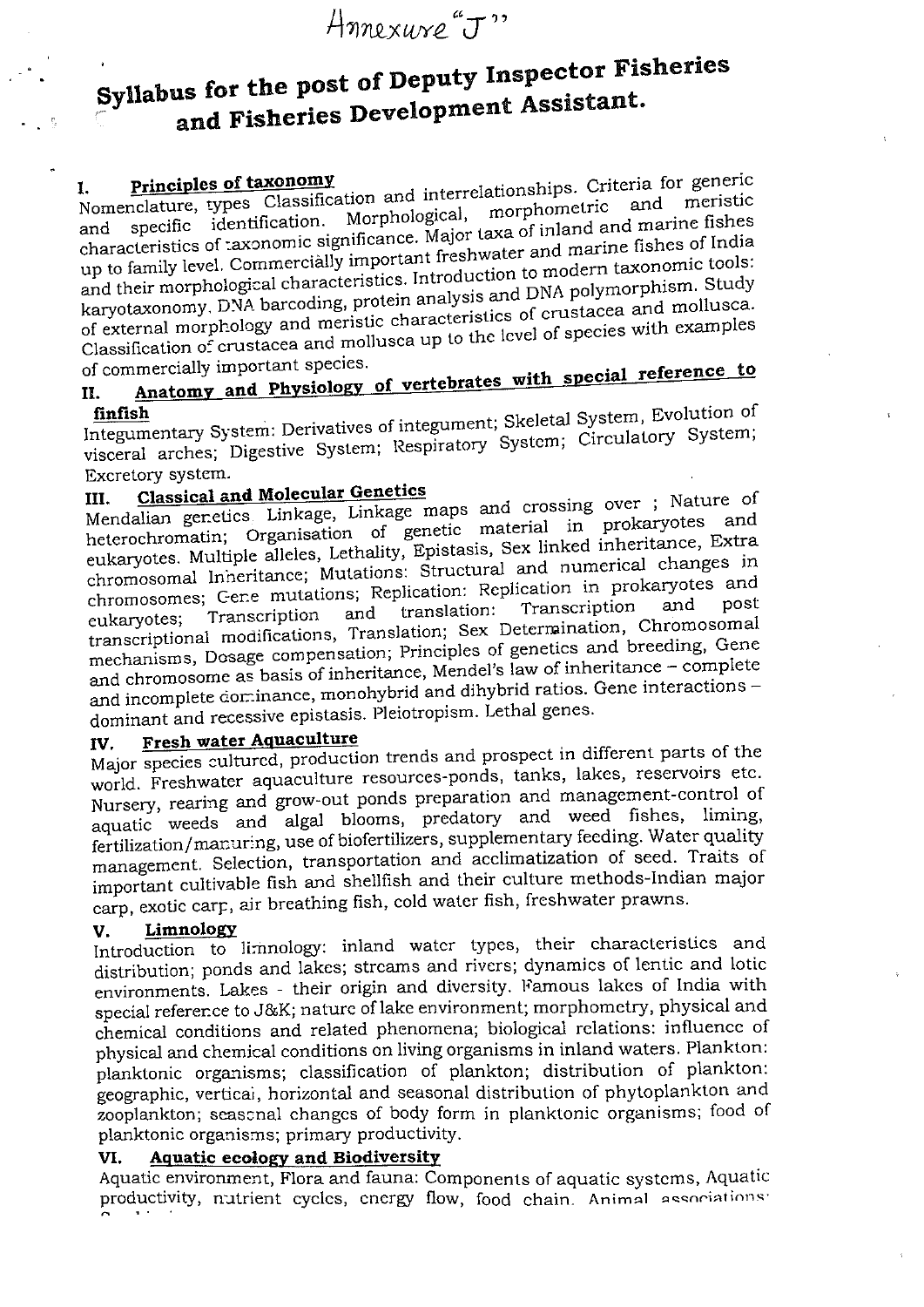parásite relationship. Aquatic biodiversity-its importance, species diversity, genetic diversity, habitat diversity, diversity indices. Ecological and evolutionary processes. Ecological niches - lagoons, estuaries, mangroves, coral reefs. flood plains, coastal wet lands, bheels, oxbow lakes. Threats to biodiversity- habitat destination, introduction of exotic species, Conservation of habitats, marine parks and sanctuaries. Conscrvation programmes for endangered species, ex situ and in situ conservation, captive breeding and management of endangered species. Various national and international conventions and regulations concerning biodiversity, including use of selective gears and exclusion devices.

 $\sim\sim\mu_{\rm P}$ gu

Ą

٨

#### **Fish Nutrition and Biochemistry** VII.

Fundamentals of fish nutrition and growth in fish. Principal nutrients and nutritional requirements of cultivable fish and shellfish. Nutritional energetics: definition and forms of energy partitioning. Methods of feed formulation and manufacturing. Fcrms of feeds: wet feeds, moist feeds, dry feeds, mashes, pelleted feeds, floating and sinking pellets. Feed additives: binders, antioxidants, enzymes, pigments, growth promoters, feed stimulants. Feed storage: use of preservatives and antioxidants. Feed evaluation: feed conversion ratio, feed efficiency ratio, protein efficiency ratio, net protein utilization and biological value. Feeding devices and methods. Non-conventional feed ingredients and antinutritional factors. Digestive enzymes, fecd digestibility. Factors affecting metabolism: digestibility. Nutritional deficiency diseases. Carbohydrate Glycolysis, Krebs-cycle, Pentose phosphate pathway, Gluconeogenesis, Glycogen metabolism, Electron transport chain; Lipid metabolism: Biosynthesis and  $\beta$ oxidation of palmitic acid. Protein metabolism: Transamination, deamination and urea cycle Enzymes: Introduction, Mechanism of action, Enzyme Kinetics, Inhibition and Regulation

#### VIII. Hill stream Fisheries

Introduction, Ecology and classification of hill streams. Geographical features, Drainage pattern, Climate and seasons with special reference to Himalayan Hill streams. Check list of some important hill streams. Biodiversity of hill stream fishes of Jammu, Kashmir and Ladakh. Grouping of hill stream fishes as per Menon (1954). Mocifications in the hill stream fish fauna (External shape and form of the body, Scales, position of the mouth and lips, barbles, paired fins, caudal fin and caudal peduncle, eyes, gill apertures, and branchiostegal rays, skeleton, air bladder), adhesive apparatus, histological structure and mechanism of adhesion. Food of hill stream fishes. Primary and secondary productivity in hill streams. Evolution, distribution and origin of hill stream fishes. Fish culture in hill streams.

#### **Hatchery Management** IX.

Freshwater and marine fish seed resources. Natural breeding of finfishes. Selection of riverine spawn collection sites, gears used and methods of collection. Spawn quality and quantity indices. Advantages and disadvantages of riverine seed collection. Sexual maturity and breeding season of various cultivable species. Development of gametes in male and female. Fish egg and embryonic development. Methods of breeding; bundh breeding - wet and dry bundhs, collection and hatching of eggs, factors involved in bundh breeding, advantages and disadvantages of bundh breeding. Induced breeding of warmwater finfishes, environmental factors affecting spawning, sympathetic breeding. Hypophysation of fishes. Fish pituitary gland - its structure, collection, preservation and preparation of extract for injection, dosages and methods of injection. Broodstock management and transportation of brood fish. Synthetic hormones used for induced breeding of carps. Different types of fish hatcheries-traditional, Chinese, glass jar and modern controlled hatcheries. Causes of mortalities of eggs and spawn and remedies. Spawn rearing techniques. Use of anaesthetics in fish breeding and transport. Breeding techniques for Indian major carp, exotic carp. mahaseer, trout, tilapia, catfish.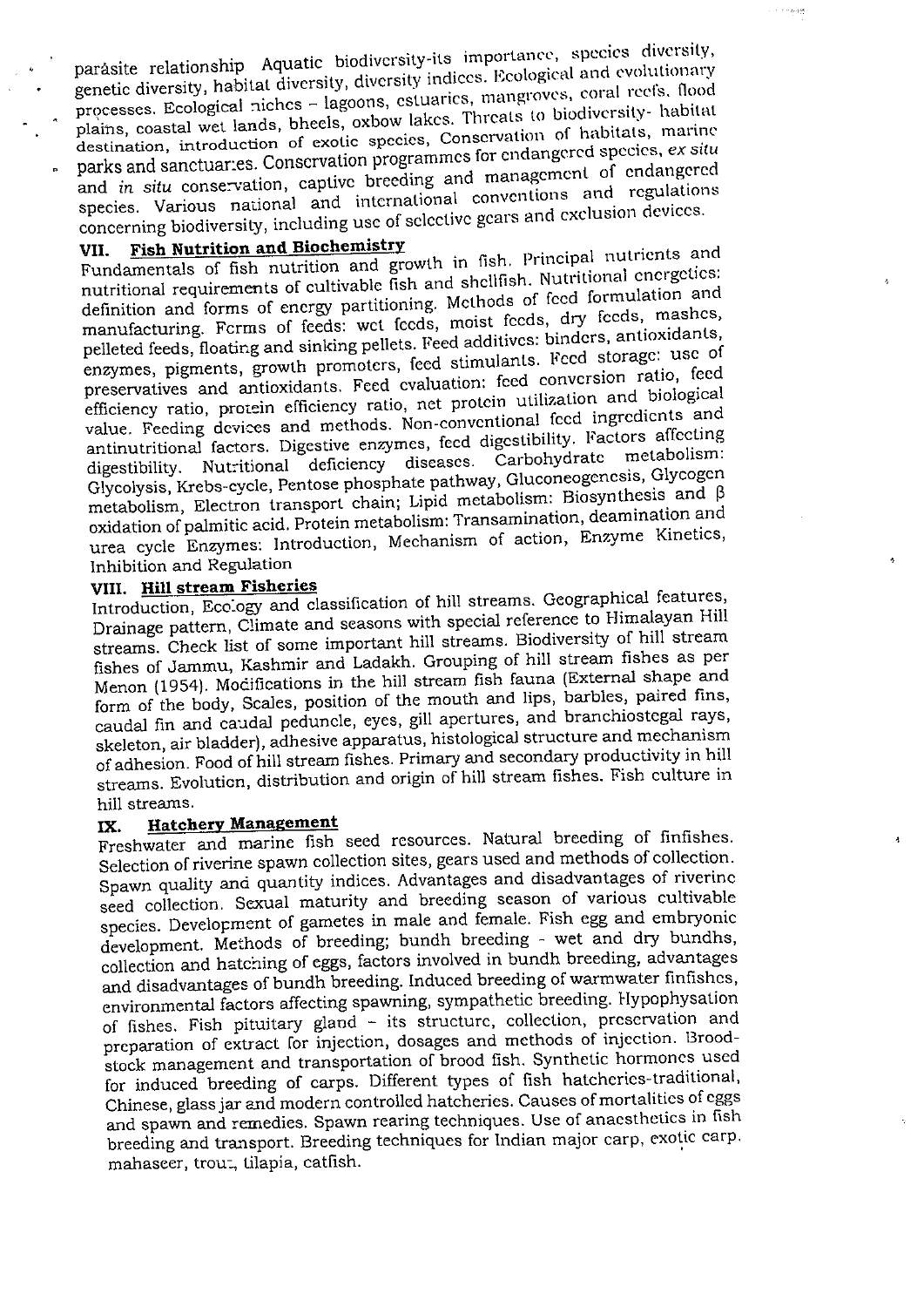### **Sport Fisheries**

Present status and future prospects of cold-water sport fishing. Different species of cold-water sport fishes and their natural breeding habit, ecology and behaviour. Different sport fishing techniques of fly fishing, spinner fishing and bait fishing. Casting/flipping/pitching, rigging, fish handling, live baits, rod and reel maintenance and repair, seasonal fish patterns, water and sun safety. State regulations governing sport fishing and management practices that maintain healthy fish populations.

#### Fish Preservation, Processing and Value addition XI.

Principle of fish preservation and processing. Processing of fish by traditional methods- salting, sun drying, smoking, marinating and fermentation. Theory of salting, methods of salting-wet salting and dry salting. Drying and dehydrationtheory, importance of water activity in relation to microbial growth. Sun drying and artificial drying- solar dryer. Packaging and storage of salted and dried fish. Different types of spoilage in salt cured fish. Quality standard for salted and dry fish. Fish preservation by smoking-chemical composition of wood smoke and their role in preservation. Methods of smoking and equipments used for smoking. Carcinogenic compound in wood and methods to remove them. Hurdle technology in fish preservation and processing. Marinated and fermented fish products-role of acids in marinades, Fish and prawn pickles, fish sauce and Fish paste, traditional Indian fermented products.

#### **Fish Diseases, Diagnosis and Treatment** XII.

Introduction fish diseases. Common diseases of cold-water fish spp. Haematobiochemical profile in fish disease. Immune system of fish; cell mediated, humoral immunity, non-specific immune system. Effect of environment on fish immune system. Important bacterial and Fungal diseases of cold-water fishes. Parasitic diseases of cold-water fishes; ecto and endo parasites, monogenetic and black spot disease. Cestodiasis; Nematodiasis; trematodes. digenetic Acanthocephalosis; Protozoon infections. Argulosis and other crustacean mediated diseases Diseases due to environmental stress. Host-pathogen interaction in fish. Disease surveillance, diagnosis, and treatment.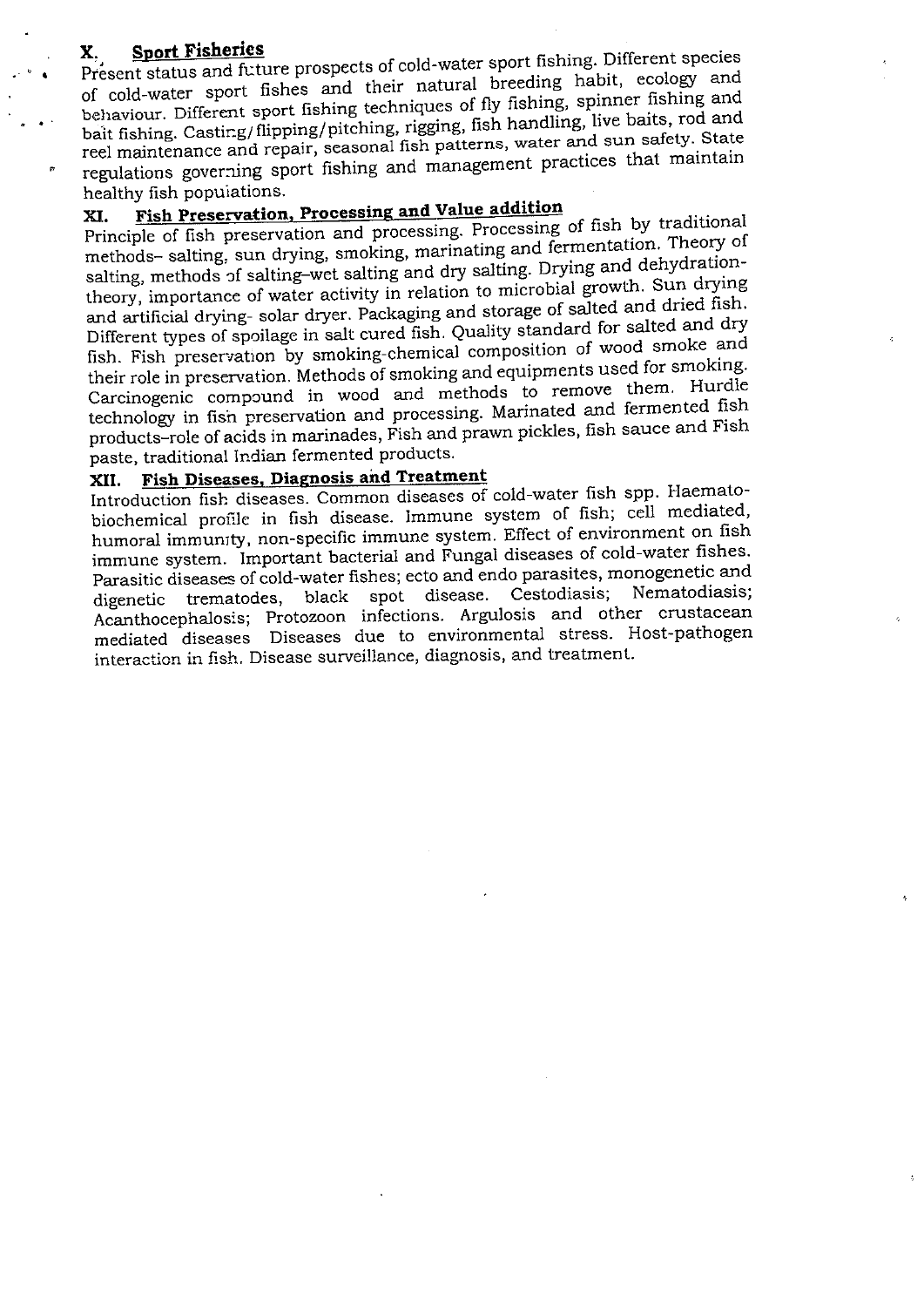# Syllabus for the post of Inspector Fisheries

 $\sqrt{J}$ 

Systematics: terms & definitions, strategies of research in systematics, future of systematics; taxonomic characters: definition and kinds - morphological, physiological, molecular, ecological, behavioural and geographical; curating of collections: preparation of material, housing, cataloguing, arrangement of collection, curating of types, exchange of material and loans; taxonomic keys: definition and kinds- bracket key, indented key and pictorial key.

### II. Trends in taxonomy

Cytotaxonomy: back ground, chromosome evolution with specific reference to primates and grasshoppers; molecular taxonomy: concept of phylogenetic systematics; phylogenetic tree reconstruction; DNA bar coding concept and significance; toois for sequence annotation: NCBI (Gene bank), Nucleotide BLAST, Alignment & secuence analysis, MEGA & Phylogenetic tree.

### III. Invertebrates

### · Protozoa and Porifera

Classification of protozoa up to order level; nutrition, locomotion, reproduction and economic importance of protozoa; classification of porifera up to order level; canal system, skeleton in porifera, reproduction and development; economic importance of porifera.

## • Annelida and Arthropoda

Classification of Annelida up to order level; adaptive radiation in polychaetes; nervous system in annelids; economic importance of annelids; classification of Arthropoda up to order level; respiration in arthropods (aquatic & terrestrial); crustacean larvae & their evolutionary significance; economic importance of Arthropoda.

# IV. Fish Farming/ Aquaculture

- Culture of air breathing fishes; brackish water fish culture; prawn culture; pearl culture; Carp culture; trout culture; composite fish culture; integrated fish farming,
- management of economically important Operation, fish: Hatchery management and hatchery technology for seed production; Seed packaging  $\bullet$ and transportation methods; Synthetic hormones and analogues for induced spawning

# V. Resource management in Cold water fisheries

History of cold-water fisheries in India; Cold water fisheries resources of India; Important cold water fish species; Status of cold-water fisheries; River systems: origin and ecology; Effect of human intervention in rivers; Ecology of lakes and lake fisheries; Types of Lakes; Wetlands; Definition, types, structure and management of wetland ecosystem; Conservation and management of wetland; Impact of climate change on cold water fisheries.

 $\mathcal{A}_\mathrm{f}$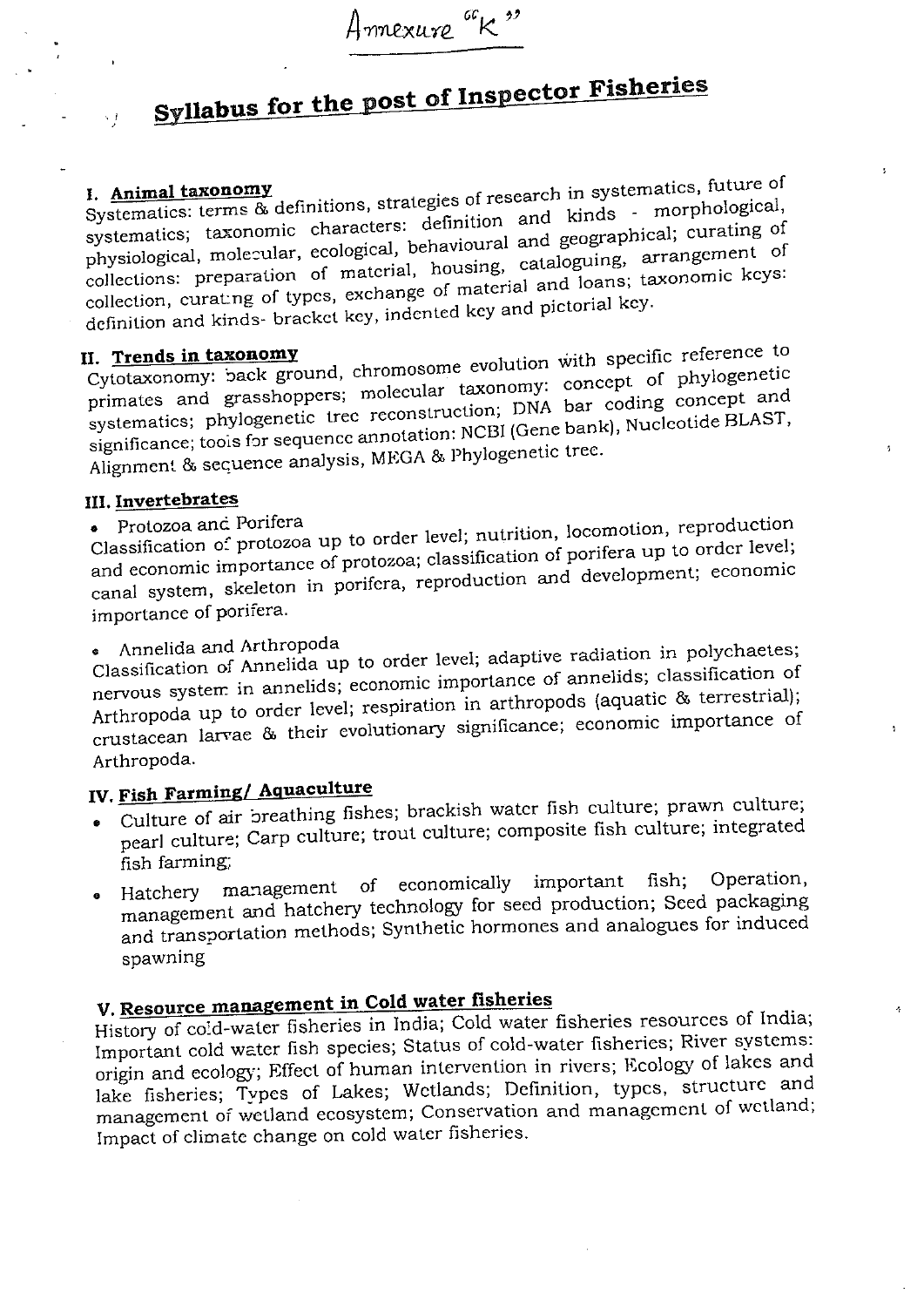# VI. Fish anatomy, physiology and biology

Taxonomy of cold-water fishes- meristic and morphometric; General characteristics of fish; Fish diversity and adaptation; Methods of fish identification (Morphometric and meristic); Skin and coloration; Types of fins; Types of scales; Classification and identification of important cold-water fishes; Anatomy & Physiology of cold-water fishes; Biology of cold-water fishes including their habitat, food and feeding habits, growth, maturity, fecundity; Reproductive and endocrine system; Male and female reproductive system of fishes: Sexual maturity and maturity stages of gonads; Migration of fishes; Spawning; Fecundity of fishes and methods of estimation of fecundity; Types of fish eggs; Embryonic development of fish; Hatching and development of fish larvac

# VII. Diseases in fish and their control

Introduction to various fish diseases; Viral diseases; Bacterial diseases; Fungal discases; Parasitic diseases; Causative agents, symptoms, prophylaxis; Non infectious diseases; Identification and collection of samples for disease investigation; Disease control & Management; Management of culture system and environmental stress; Principles of disease diagnosis; Epidemiological and clinical diagnosis; Microbiological and post mortem examination of fin fishes in freshwater.

### VIII. Sport fisheries

Fishing tackle and fishing techniques; Scope of sport fisheries in Jammu & Kashm:r; Sport fishing and the tourism industry; Management, development and conservation.

# IX. Fish Nutrition/ Biochemistry

Nutritional requirements; Role of Protein and amino acids, lipids. carbohydrates, amino acids, vitamins and minerals, additives, practical diets; Classification and metabolism of proteins, lipids and carbohydrates; Role of nutrients like amino acids, fatty acids, proteins, lipids, carbohydrates, vitamins and minerals. Energy requirement of fishes; Feed resources; Contribution from natural food to nutrient requirements of fish, Feed additives (attractants, growth stimulants and probiotics and binders), and Feed resources assessment; Classification of feed ingredients. General principle of feed formulation; Methods of feed formulation: Pearson's method, quadratic equation linear programming, limitations. Types of feed; Feeding practices.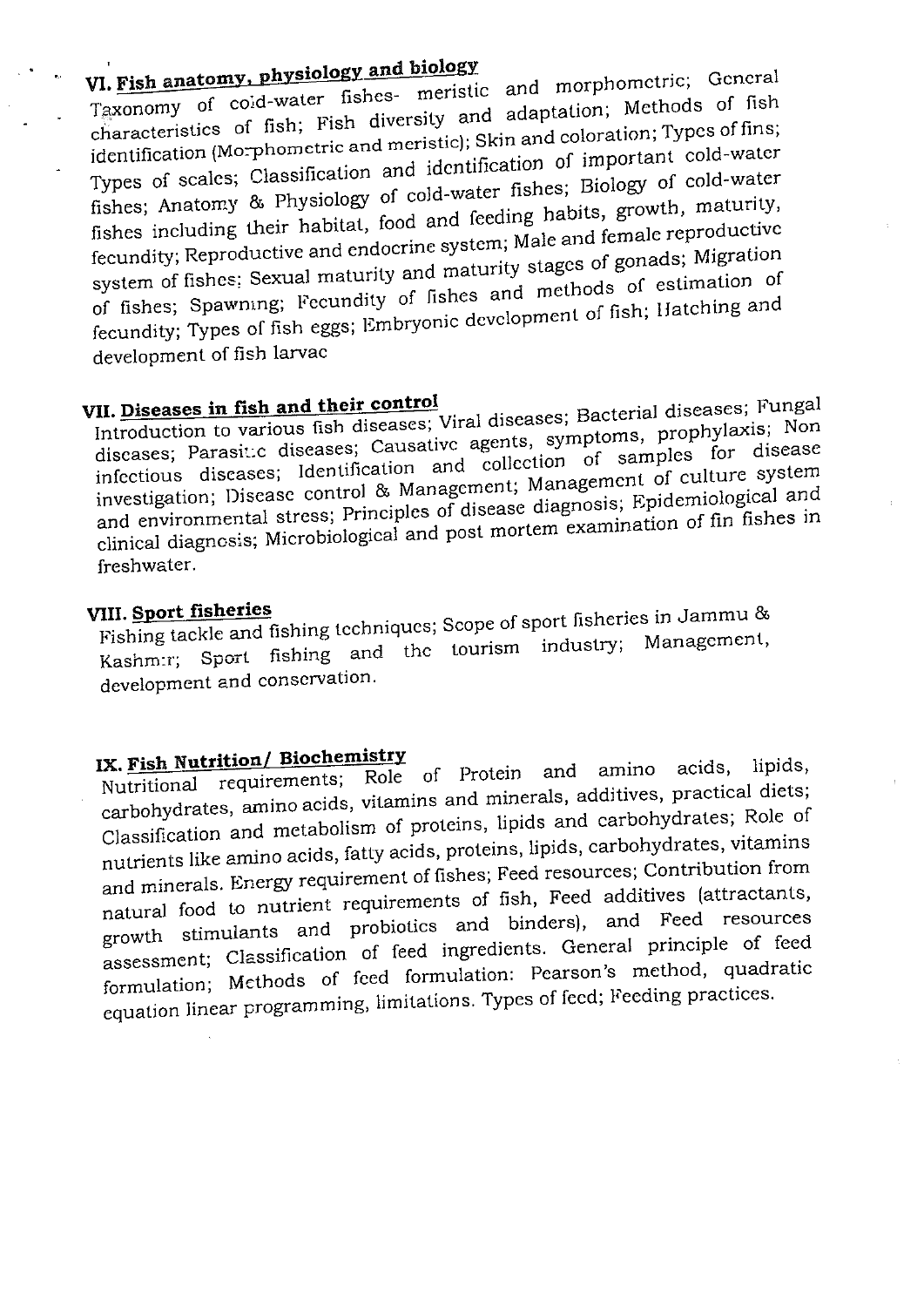Annexure

Jammu & Kashmir Energy Dev. Agency Science and Technology Department

#### Syllabus: Technical Officer

Civil Engineering: Civil Engineering: Forces and moments, Centroid, Moment of Inertia, Strength of material; types of stresses and strains, Mechanics of Solids: Strain energy, toughness, hardness, fatigue, creep and so on. Shear force and Bending moment diagram, Columns, Surveying, Hydraulics: Fluid properties, continuity equation. Bernoulli's theorem, Reynold's number for laminar and turbulent flows, Classification of Turbines - Kaplan, Francis and Pelton wheel turbine. Different systems of classification of soils, Transportation Engineering: Classification of roads as per I.R.C, Cautionary signs. Highway constructions and maintenance, Importance of Railways, Traffic census and its importance, water supply and sanitary engineering, Sources and conveyance of water, System of sewage disposal, Types of the sewages. Quality of discharge in sewers, dry weather flow and variability flow, Different cross sections of sewers, strength of sewage and characteristics of sewage, Waste water treatment.

Mechanical Engineering: Laws of Forces, Moment, Friction, Moment of Inertia, Centre of Gravity. Thermodynamics: Fundamental Concepts, Laws of Perfect Gases. Fluid Mechanics: Type and Properties of Fluids, Pressure and its Measurement, Flow of Fluids and Flow through Pipes. Theory of Machines: Simple Mechanisms, Friction, Power Transmission, gyroscope, Flywheel, Governor and Balancing. Heat-Transfer: Modes of Heat Transfer. Machining and Machine Tool Operations: Cutting Tools and Cutting Materials, Lathe, Drilling, Boring, Shaping, Planing, and so on. Pattern Making, Metal Forming. Engineering Materials: Scope of Material Science, Metals and Alloys. Heat Treatment, Advanced Materials. Machine Design: Types of design, necessity of design, Design terminology: stress, strain, factor of safety, factor of safety. Automobile Engineering. Automobile and its development, Classification of automobiles, Transmission System, System, Braking System, Dynamo and Alternator and Exhaust system, Introduction to NC, CNC & DNC, Construction and Tooling, Part Programming, System Devices, Problems in CNC Machines, Automation and NC. I.C. Engines: Working principle of two stroke and four stroke cycle, SI engines and CI Engines, Otto cycle, Diesel cycle, Dual cycle, Fuel Supply and Ignition System in Petrol Engine, Fuel System of Diesel Engine, Cooling and Lubrication and Testing of IC Engines. Refrigeration and air-conditioning: Fundamentals of Refrigeration, Vapour Compression System, Refrigerants, Vapour Absorption System and Refrigeration Equipment. Turbo-machinery: Introduction to Turbo-machines, Steam Turbines and Steam Condensers, Gas Turbines and Jet propulsion.

Electrical Engineering: Concept of resistance, inductance and capacitance, Ohm's Law, Node and mesh analysis, Superposition theorem, Thevenin's theorem, Norton's theorem, Maximum power transfer theorem, reciprocity theorem, Coulomb's Law, Electric Field Intensity, Electric Flux Density, Gauss's Law, Divergence, Electric field and potential due to point, line, plane and spherical charge distributions, Ampere's law, Curl, Faraday's law, Lorentz force. Signals and Systems: Representation of continuous and discrete time signals, Shifting and scaling operations, Applications of Fourier Transform, Laplace Transform. Electrical Machines: Single phase transformer: equivalent circuit, phasor diagram, open circuit and short circuit tests, regulation and efficiency; Three phase transformers: connections, vector groups, parallel operation; Auto-transformer, Electromechanical energy conversion principles, DC machines: separately excited, series and shunt, motoring and generating mode of operations and their characteristics, starting and speed control of DC motors; Single phase induction motor: Operating principle, starting, torque-speed characteristics, speed control; Three phase induction motor: principle of operation, types, performance. Power Systems: Power generation concepts, Models and performance of transmission lines and cables, Series and shunt compensation, Electric field distribution and insulators. Analog and Digital Electronics: Characteristics of diodes, BJT, MOSFET; Simple diode circuits, A/D and D/A converters, 8085Microprocessor: Architecture, Programming and interfacing. Power Electronics: Characteristics of power semiconductor devices: Diode, Thyristor, TRIAC, GTO, IGBT; Reclifiers: Uncontrolled, Controlled, Single-phase and Three-phase; DC to DC converter and AC to DC converter. Control Systems: Basic control system components, open-loop and closed-loop systems and Block diagram reduction techniques.

Dr. H S Pali Mechanical & Renewable Engg.

Dr. Omkar Singh E&C Engg

Dr. Ravi Bhushan

**Electrical Engg** 

Dr. Abdullah Ahmad

**Civil Engineering**